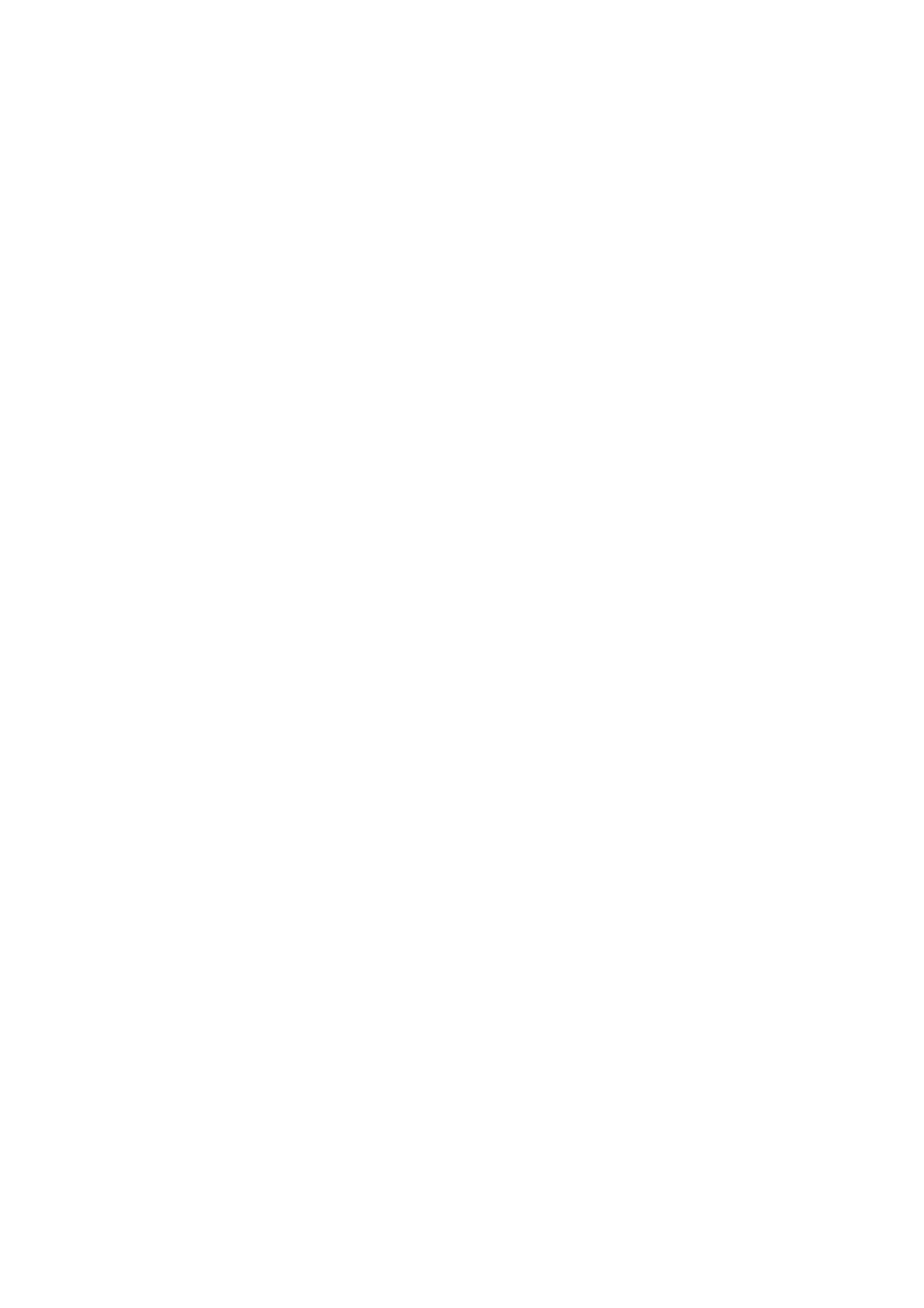### Final Submission Local Plan Housing Position Statement

| 1. | Introduction                                           | $\overline{2}$ |
|----|--------------------------------------------------------|----------------|
| 2. | <b>Policy Context</b>                                  | 3              |
|    | 2.1 National Planning Policy                           | 3              |
|    | 2.2 The London Plan                                    | $\overline{4}$ |
| 3. | <b>Past Housing Delivery in Havering</b>               | $6\phantom{1}$ |
| 4. | <b>Havering's Housing Need</b>                         | $\overline{7}$ |
| 5. | <b>Housing Supply</b>                                  | 8              |
|    | 5.1 Sources of Supply                                  | 8              |
|    | 5.2 Havering's approach to land supply                 | 11             |
| 6. | <b>Size Mix</b>                                        | 14             |
| 7. | <b>Conclusion</b>                                      | 18             |
| 8. | <b>Annex 1 - Housing Sites</b>                         | 19             |
| 9. | <b>Annex 2 - Housing Trajectory</b>                    | 22             |
|    | 10. Annex 3 - Sites with Planning<br><b>Permission</b> | 23             |
|    | 11. Annex 4 - Site Details                             | 25             |
|    | 12. Annex 5: Capacity Analysis                         | 30             |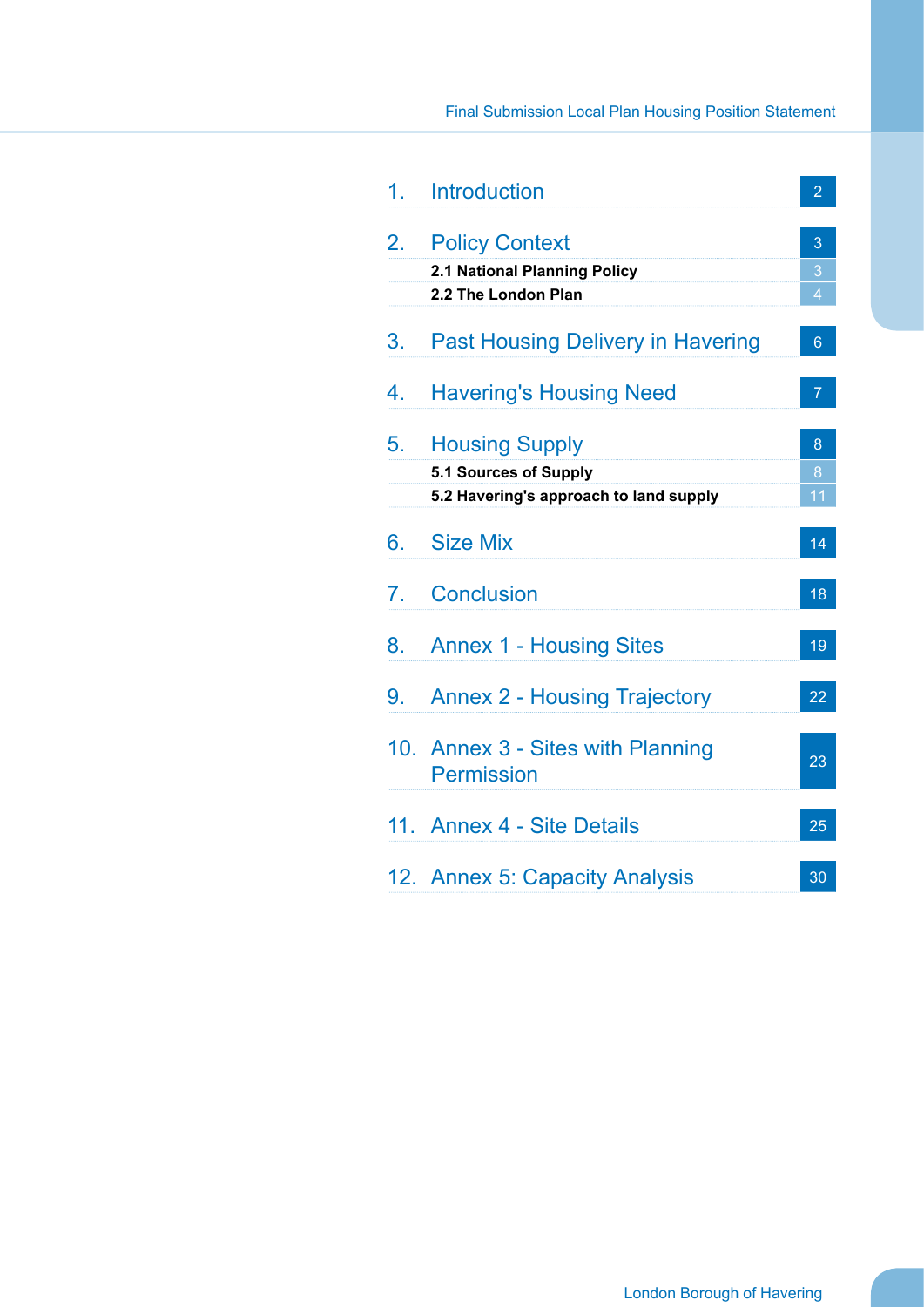### <span id="page-3-0"></span>**1 Introduction**

- **1.0.1** This position statement has been prepared to support the Proposed Submission Local Plan.
- **1.0.2** The purpose of the paper is to provide further details on:
	- The planning policy context relating to housing need and supply
	- Past housing delivery in Havering
	- The need for new housing in Havering
	- The various sources of housing supply in Havering
	- How the Council will increase the supply of housing through the Local Plan
	- The Council's proposed approach to size and mix
- **1.0.3** This statement should be considered alongside the other key evidence base documents including:
	- The London Strategic Housing Market Assessment 2013
	- The London Strategic Housing Land Availability Assessment 2013
	- The London Strategic Housing Market Assessment 2017
	- The London Strategic Housing Land Availability Assessment 2017
	- The Outer North East London Strategic Housing Market Assessment 2016
	- The Outer North East London Strategic Housing Market Assessment: Update for Havering 2016
	- The Havering Green Belt Study 2016
	- Site Green Belt Assessment and Sustainability Assessment 2018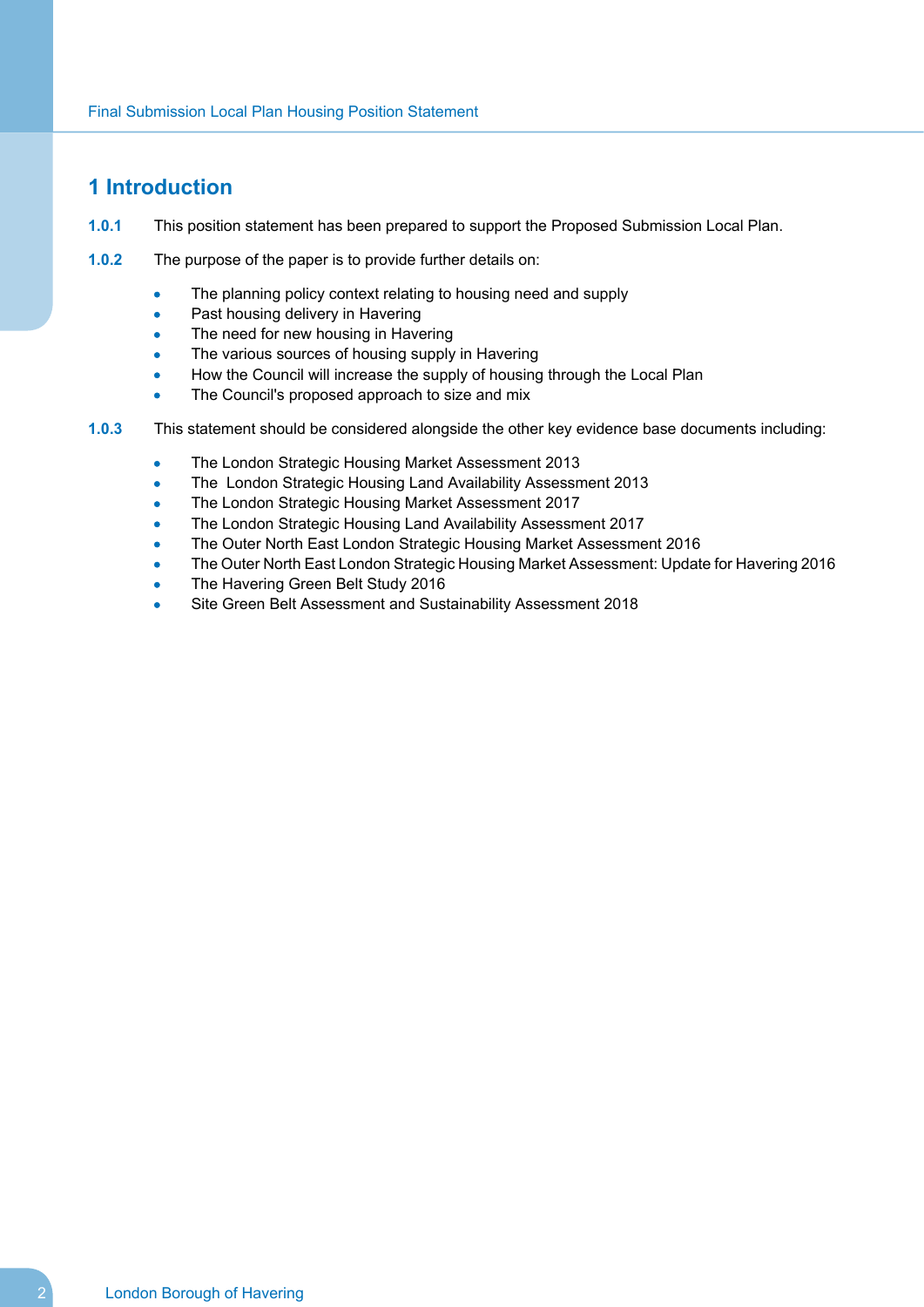### <span id="page-4-1"></span><span id="page-4-0"></span>**2 Policy Context**

### **2.1 National Planning Policy**

### **National Planning Policy Framework**

- **2.1.1** The National Planning Policy Framework (NPPF) sets out the Government's Planning policies for England and how these are expected to be applied. The Havering Local Plan is required to be consistent with the Framework.
- **2.1.2** The NPPF states that to boost significantly the supply of housing, local planning authorities should:
	- use their evidence base to ensure that their Local Plan meets the full, objectively assessed  $\bullet$ needs for market and affordable housing in the housing market area, as far as is consistent with the policies set out in this Framework, including identifying key sites which are critical to the delivery of the housing strategy over the plan period;
	- identify and update annually a supply of specific deliverable sites sufficient to provide five years' worth of housing against their housing requirements with an additional buffer of 5% (moved forward from later in the plan period) to ensure choice and competition in the market for land. Where there has been a record of persistent under delivery of housing, local planning authorities should increase the buffer to 20% (moved forward from later in the plan period) to provide a realistic prospect of achieving the planned supply and to ensure choice and competition in the market for land;
	- identify a supply of specific, developable sites or broad locations for growth, for years 6-10 and, where possible, for years 11-15;
	- for market and affordable housing, illustrate the expected rate of housing delivery through a housing trajectory for the plan period and set out a housing implementation strategy for the full range of housing describing how they will maintain delivery of a five-year supply of housing land to meet their housing target; and
- **2.1.3** When preparing Local Plans the NPPF states that local planning authorities (LPAs) should have a clear understanding of housing needs in their area. They should:
	- prepare a Strategic Housing Market Assessment to assess their full housing needs, working with neighbouring authorities where housing market areas cross administrative boundaries. The Strategic Housing Market Assessment should identify the scale and mix of housing and the range of tenures that the local population is likely to need over the plan period.
	- prepare a Strategic Housing Land Availability Assessment to establish realistic assumptions about the availability, suitability and the likely economic viability of land to meet the identified need for housing over the plan period.

### **DCLG Consultation: Planning for the right homes in the right places**

**2.1.4** In September 2017 the government published its consultation on Planning for the right homes in the right places. This consultation was part of the governments initiative to increase the supply of new houses. A key proposal within the consultation document is the introduction of a standard methodology to determine housing needs. It also includes an indicative assessment of housing need (using the proposed methodology) for every authority over the period 2016 to 2026, for Havering this is 1,821 dwellings per annum.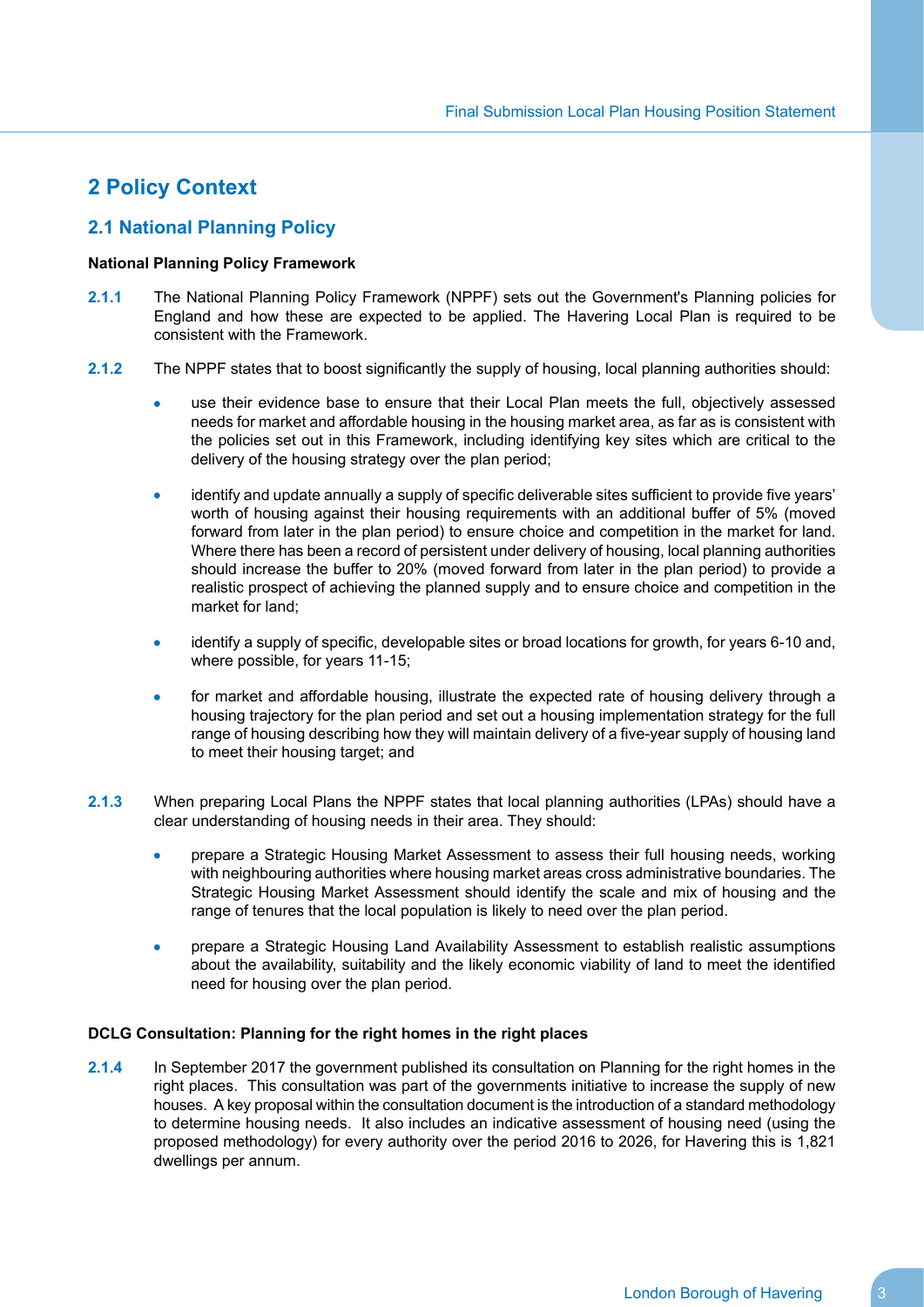**2.1.5** Transitional arrangements have been put in place and state that the new standardised method should be used, unless the Plan will be submitted for examination on or before 31st March 2018, or before the revised National Planning Policy Framework is published. After this point, the new method for calculating the local housing need would apply as a baseline for assessing five year housing land supply.

### **Draft Revised National Planning Policy Framework**

- **2.1.6** In March 2018 the Government published the draft revised National Planning Policy Framework for consultation. Following on from previous consultations such as 'Planning for the right homes in the right places' a key focus of the draft NPPF is to ensure the delivery of a sufficient supply of homes. The draft NPPF includes the standard methodology for calculating housing need as set out above.
- **2.1.7** The Framework also includes a new Housing Delivery Test to measure each local authority's performance in delivering new houses. The Test would result in a figure expressed as a percentage of the total net homes delivered against the total number of homes required over the previous three years. If the Housing Delivery Test shows that there has been significant under delivery of housing over the previous three years (in this context meaning less than 85%), the local authority must include a 20% buffer in its supply of specific deliverable sites in order to achieve the required five years supply.
- **2.1.8** Within the implementation section the government states the Housing Delivery Test will apply from the day following the publication of the Housing Delivery Test results in November 2018. More generally the policies in the previous Framework will apply for the purpose of examining plans, where those plans are submitted on or before six months after the date of the final framework's publication. Until then no account will be taken of the new Framework.

### <span id="page-5-0"></span>**2.2 The London Plan**

### **London Plan 2016 (Consolidated with Alterations since 2011)**

- **2.2.1** The Mayor of London is responsible for preparing the London Plan, which forms part of the Development Plan for the Havering. Havering's Local Plan is required to be in general conformity with the Mayor's Plan.
- **2.2.2** The London Plan was originally published in 2011. In 2013 the Mayor undertook a London-wide Strategic Housing Land Availability Assessment (SHLAA) and Strategic Housing Market Assessment (SHMA) as key evidence base documents to inform the Further Alterations to the London Plan published in 2015.
- **2.2.3** The London SHMA 2013 sets out an estimate of London's current and future housing requirements. The central projection in the SHMA indicates that London will require between 49,000 (2015-2036) and 62,000 (2015-2026) more homes a year. This range incorporates different levels of population change over the period, the time taken to address current need (backlog) and the anticipated under delivery between 2013 and 2015. The 2015-2036 figure of 49,000 additional homes a year provides the basis for the detailed housing need figures set out in the London Plan.
- **2.2.4** The London SHLAA 2013 assesses London's capacity for new residential development. It shows that over the period 2015 to 2025, London has capacity for at least 420,000 additional homes or 42,000 per annum. The SHLAA formed the foundation for the revised housing targets for each borough set out in the London Plan.
- **2.2.5** Havering's Housing target, as set out in the London Plan, is a minimum of 11,701 over the period 2015-2025, which equates to minimum annual average housing target of 1,170. This target took effect from the 2015/16 reporting year.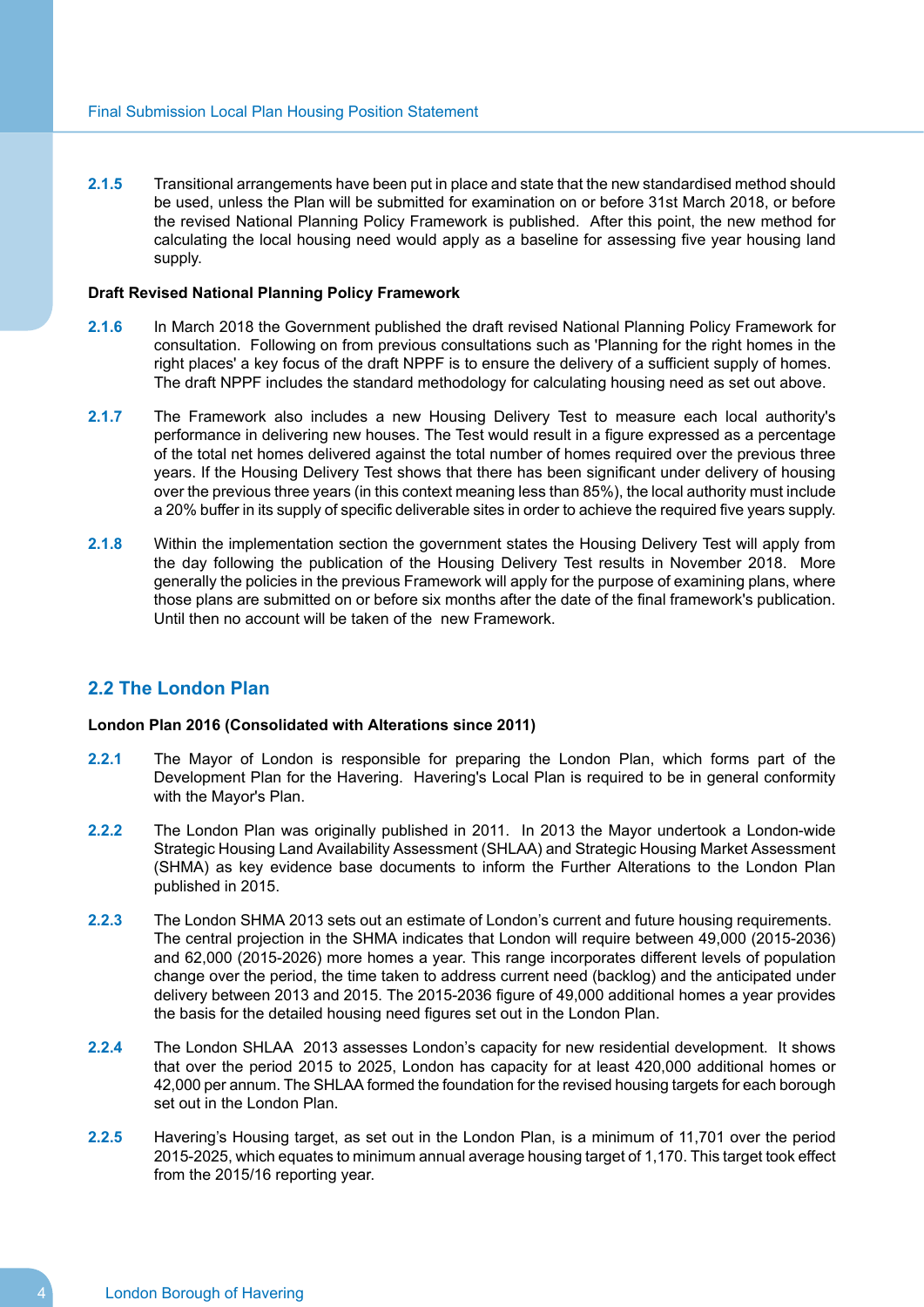- **2.2.6** Policy 3.3 in The London Plan (increasing Housing Supply) states that Boroughs should seek to achieve and exceed the minimum borough annual average housing target. It also states that if a target beyond 2025 is required, boroughs should roll forward the current target until it is replaced by a revised London Plan housing target.
- **2.2.7** Policy 3.3 goes on to state that Boroughs should draw on the housing benchmarks in developing their housing targets, augmented where possible with extra housing capacity to close the gap between identified housing need (49,000 homes per annum) and supply (42,000 homes per annum) in line with the requirement of the NPPF.

### **Draft London Plan 2017**

- **2.2.8** The new Mayor of London is in the process of preparing a new London Plan and published a draft plan for consultation in December 2017. As part of the evidence base for the emerging Plan, the GLA have prepared an updated London Strategic Housing Market Assessment 2017 and London Strategic Housing Land Availability Assessment.
- **2.2.9** The London SHMA 2017 has identified a need for 66,000 additional homes per year between 2016-2041. The London SHLAA 2017 has identified capacity for 65,000 new homes per year between 2019/20 to 2028/29. The SHLAA 2017 is the basis of the revised housing targets set out in the draft London Plan. Havering's target is 18,750 homes between 2019/20 and 2028/29 or 1,875 homes per annum. Of the 1,875 new homes, 904 of these are expected to be delivered on small sites under 0.25ha.
- **2.2.10** *Nb. LB Havering have objected to the London Plan housing targets please refer to the Council's consultation response to the Draft London Plan for further information.*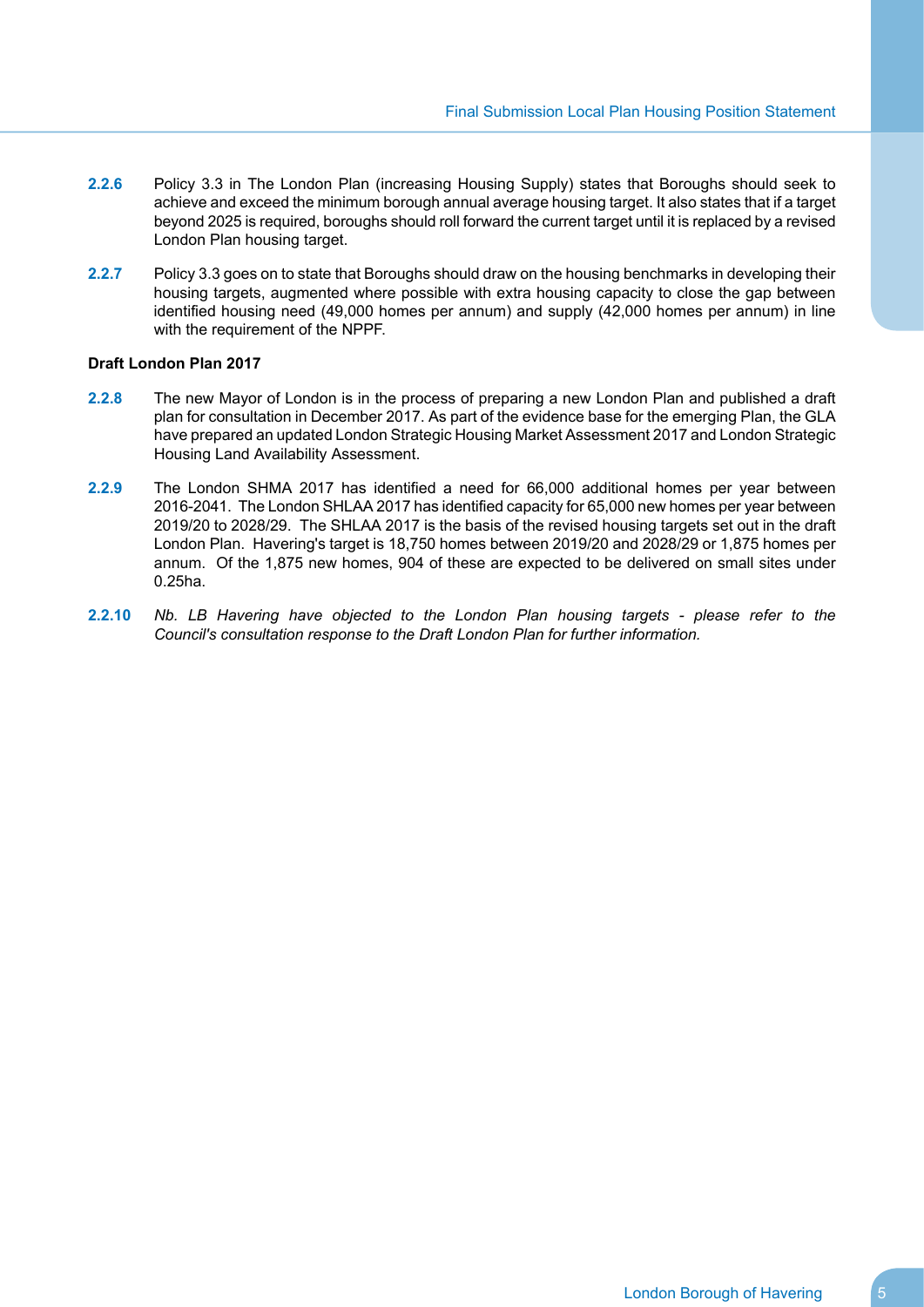### <span id="page-7-0"></span>**3 Past Housing Delivery in Havering**

**3.0.1** As part of the preparation of the Proposed Submission Local Plan, a full review of past housing completions has been completed and is set out in Table 3.1.

| Year    | <b>Housing</b><br><b>Target</b> | <b>Net Private</b><br><b>Completions</b> | <b>Net Affordable</b><br><b>Completions</b> | <b>Net Completions</b> | <b>Housing target</b><br>variance |
|---------|---------------------------------|------------------------------------------|---------------------------------------------|------------------------|-----------------------------------|
| 2004/05 | 350                             | 355                                      | 113                                         | 468                    | $+118$                            |
| 2005/06 | 350                             | 635                                      | 76                                          | 711                    | $+361$                            |
| 2006/07 | 350                             | 256                                      | 204                                         | 460                    | $+110$                            |
| 2007/08 | 535                             | 365                                      | 238                                         | 603                    | $+68$                             |
| 2008/09 | 535                             | 336                                      | 301                                         | 637                    | $+102$                            |
| 2009/10 | 535                             | 160                                      | 288                                         | 448                    | $-87$                             |
| 2010/11 | 535                             | 141                                      | 93                                          | 234                    | $-311$                            |
| 2011/12 | 970                             | 210                                      | 235                                         | 445                    | $-525$                            |
| 2012/13 | 970                             | 154                                      | 144                                         | 298                    | $-672$                            |
| 2013/14 | 970                             | 645                                      | 272                                         | 917                    | $-53$                             |
| 2014/15 | 970                             | 409                                      | 329                                         | 738                    | $-232$                            |
| 2015/16 | 1,170                           | 758                                      | 205                                         | 963                    | $-207$                            |
| 2016/17 | 1,170                           | 518                                      | 67                                          | 585                    | $-585$                            |

**Table 3.1**

- **3.0.2** The NPPF introduces a buffer requirement for the 5 year supply of housing land of 5% or 20% depending on past performance. The NPPF states that a 20% buffer will be applied where there is a persistent record of under delivery.
- **3.0.3** There is no definitive guidance on what constitutes 'persistent' under delivery. However, the NPPF is clear that a longer term view of housing delivery should be used to assess an authority's record, as this will account for the peaks and troughs of the housing market cycle. Judge Lewis in the Cotswold judgement (EWHC 3719 27 November 2013) said that persistent under delivery "should not be a temporary or short lived fluctuation".
- **3.0.4** Table 3.1 shows that over the period 2004/05 to 2016/17 Havering has met or exceeded its target in 5 years, and under delivered in 8 years. Havering's delivery record is characterised by a mixture of over and under delivery connected to the peaks and troughs of the housing market cycle. Many of the years in which Havering under delivered were in aftermath of the 2008 financial crisis or in the recession which followed. As this has passed, the number of dwellings completed has increased and has moved in a positive direction.
- **3.0.5** It should also be noted that Havering has significantly increased its levels of housing delivery since 2013/14. This marks a step change from the level of housing delivery in the decade before this and demonstrates that Havering is making serious efforts to boost its housing delivery. However, it is recognised that previous delivery has not been at the level required and in light of this the 5 year housing land supply calculations as set out in section 5.2 of this statement have been based upon a 20% buffer.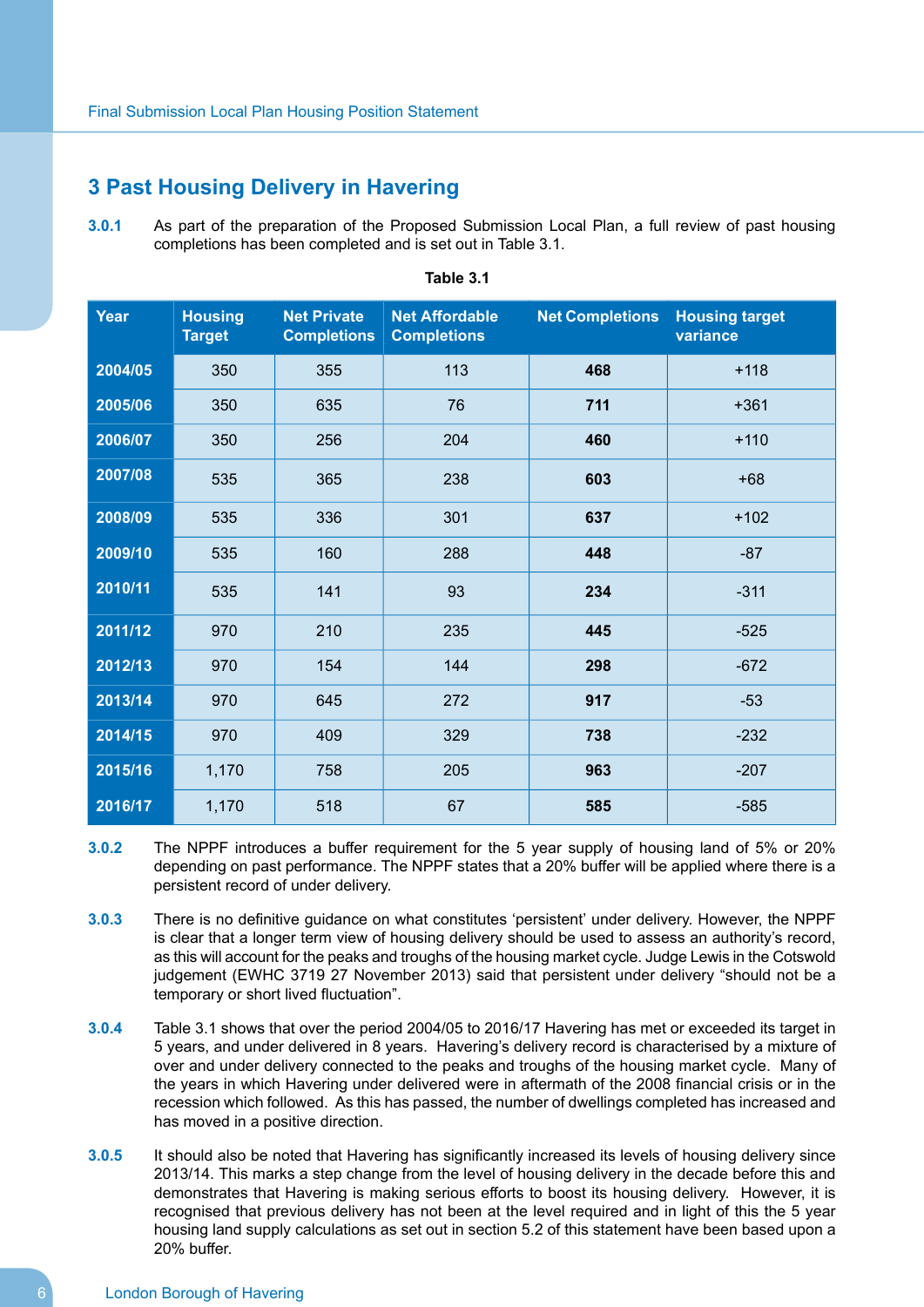### <span id="page-8-0"></span>**4 Havering's Housing Need**

- **4.0.1** Havering forms part of both the London-wide housing market area and the outer north east London sub housing market area with the London Boroughs of Barking and Dagenham and Redbridge. In line with the requirements of the National Planning Policy Framework, the Council has worked with these authorities to prepare a Strategic Housing Market Assessment.
- **4.0.2** The Outer North East London SHMA indicates that Havering's full objectively assessed housing need is for 25,200 new homes over the period 2011-2033 or 1,145 homes per annum. Since the initial SHMA was undertaken, updated population projections have been published by the GLA. The updated population projections were reflected in an update of the SHMA which identified an increased housing need in Havering of 30,052 new homes over the period 2011-2033 (1,366 new homes per year).
- **4.0.3** The SHMA also idenitifies the need for affordable housing and the size of properties required. Of the 30,052 new homes needed 35% are required to be affordable. The breakdown by size and tenure mix is detailed in Table 4.1 below. The Council's proposed approach to size mix is set out in Section 6.

### **Table 4.1 Havering's Objectively Assessed Housing Need (Outer North East London SHMA – Update for Havering 2016)**

|                                 | <b>Number</b> | Percentage (%) |
|---------------------------------|---------------|----------------|
| <b>Market Housing</b>           |               |                |
| 1 Bedroom                       | 1,590         | 8%             |
| 2 Bedrooms                      | 3,030         | 15.5%          |
| 3 Bedrooms                      | 12,490        | 64%            |
| 4 Bedrooms                      | 2,260         | 11.5%          |
| 5 Bedrooms +                    | 160           | $1\%$          |
| <b>TOTAL MARKET HOUSING</b>     | 19,530        | 100%           |
| <b>Affordable Housing</b>       |               |                |
| 1 Bedroom                       | 640           | 6%             |
| 2 Bedrooms                      | 2,840         | 27%            |
| 3 Bedrooms                      | 5,400         | 51%            |
| 4 Bedrooms                      | 1,610         | 15.5%          |
| 5 Bedrooms +                    | 20            | Less than .5%  |
| <b>TOTAL AFFORDABLE HOUSING</b> | 10,520        | 100%           |
| <b>TOTAL</b>                    | 30,050        |                |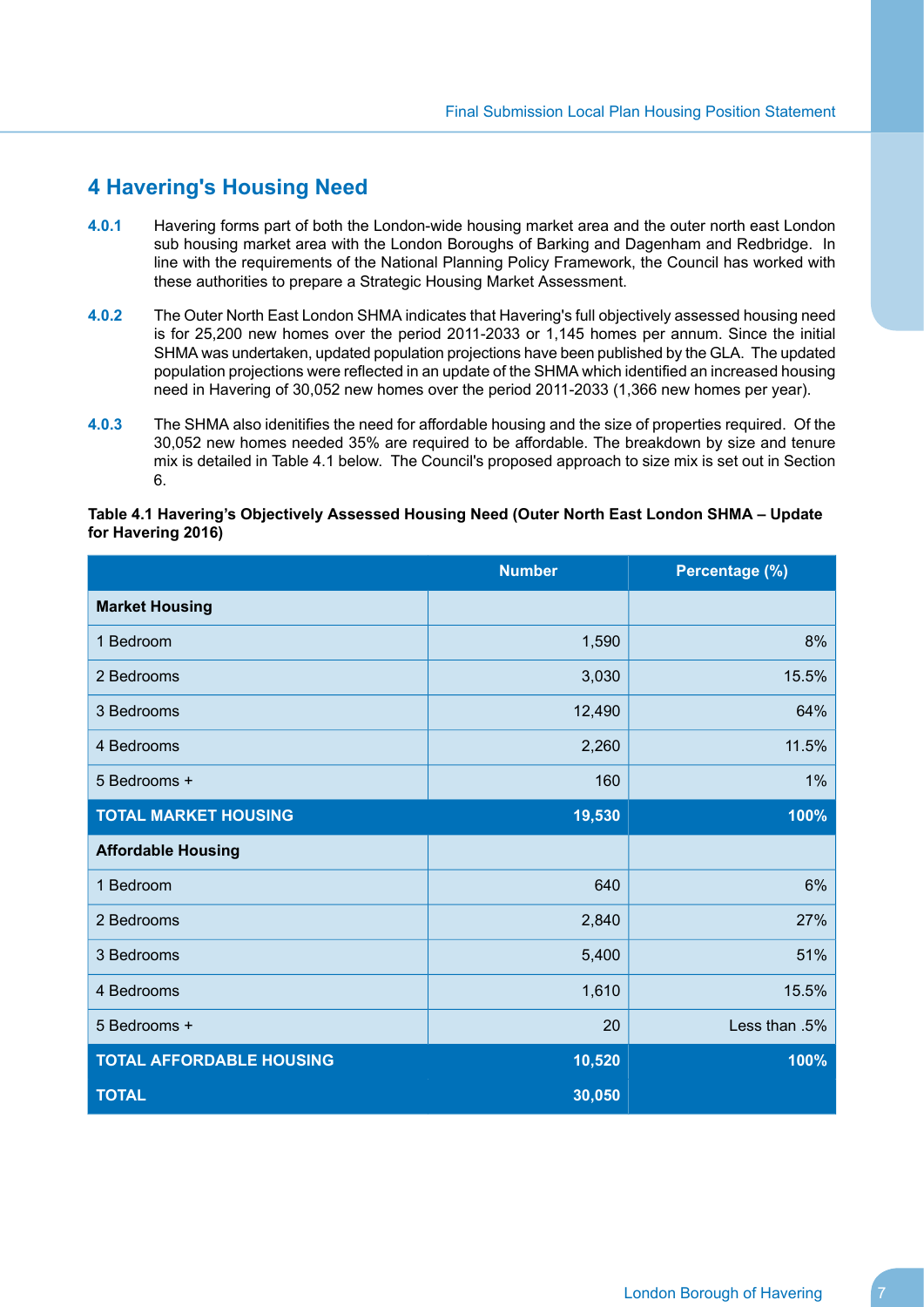### <span id="page-9-1"></span><span id="page-9-0"></span>**5 Housing Supply**

### **5.1 Sources of Supply**

- **5.1.1** This section provides details of the various sources of housing supply in Havering as well as the actions that the Council is taking to ensure an increase in housing delivery.
- **5.1.2** The 2013 London Strategic Land Availability Assessment, as detailed previously, identified Havering's housing capacity as 11,701 dwellings over the 2015-2025 plan period. The SHLAA is an essential component of the evidence for Havering's Local Plan, however it should be recognised that the London SHLAA is now over three years old and the GLA have now prepared a new SHLAA (2017) as part of the evidence base for the Draft London Plan as set out in section 2.2. **(1)**
- **5.1.3** In order to ensure that the Havering Local Plan is based on up to-date housing data it has been necessary to review Havering's housing supply position.
- **5.1.4** The key sources of supply that have been included in Havering's housing trajectory are:
	- Large sites (over 0.25ha) with planning permission;
	- Council Housing Estates Regeneration Sites;
	- Large sites within the Romford Strategic Development Area (Housing Zone);
	- Large sites within the Rainham and Beam Park Strategic Development Area (Housing Zone);
	- Large opportunity sites outside of the two Strategic Development Areas;
	- Sites with 'live' planning applications that have yet to be determined;
	- Site that have been submitted for pre-application discussions with the Council and where the principle of residential development is accepted;
	- Developed sites within the Green Belt (previously known as Major Developed Sites in the green belt)
	- Small sites (under 0.25ha); and
	- Vacant units returning to use.

### **Large sites with planning permission**

**5.1.5** The Council has granted planning permission for over 2,700 residential units on large sites which are either under construction or yet to be built. These sites are included in the housing trajectory in line with the NPPF which states that sites with planning permission should be considered deliverable until permission expires, unless there is clear evidence that schemes will not be implemented within five years. A list of all large sites with planning permission is set out in Annex 3.

1 The Council has objected to the London Plan housing targets and findings of the SHLAA in relation of small sites (those under 0.25ha). All London authorities were given the opportunity to input into the large sites element of the SHLAA work but were not involved in the small sites element*.* Please refer to the Council's response to the London Plan consultation for further details.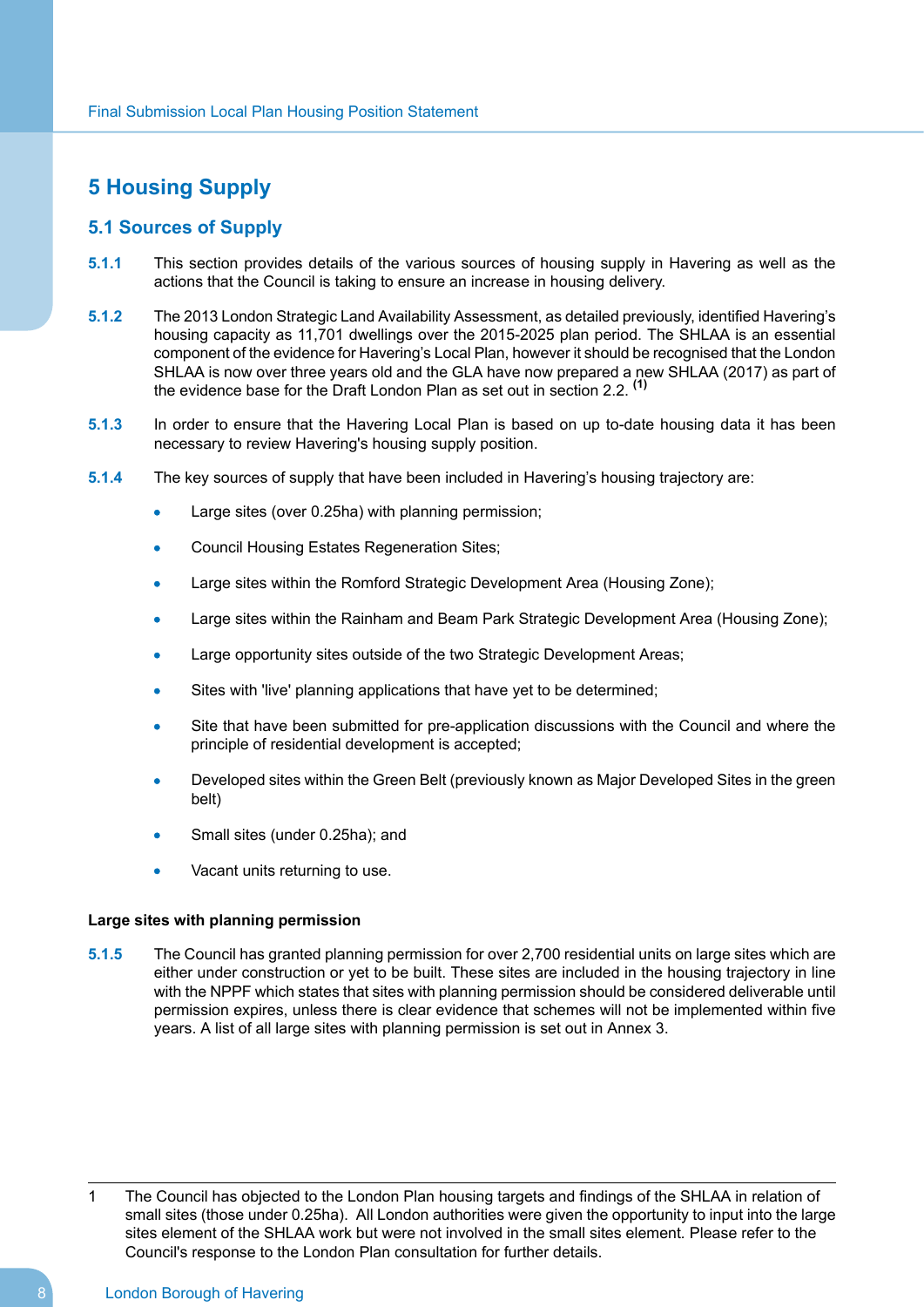### **Council Housing Estates Regeneration Sites**

- **5.1.6** Further growth will be accommodated from major regeneration of the Council's own housing estates. The Council is planning to build a significant number of new homes in one of the most ambitious local authority home building programmes in the country. The initial programme focuses on 12 sites across the borough delivering over 2,000 additional homes. In March 2018 the Council announced that it has entered into a joint venture agreement with Wates Residential in order to deliver the programme.
- **5.1.7** The overarching vision for the programme is to successfully establish vibrant and connected communities, supported by the provision of good quality new homes, tenure diversity, high quality public spaces, and well-used community facilities within safe and secure environments where people want to live and participate in local activities.
- **5.1.8** A key objective of the programme is to contribute to meeting the wider housing needs of Havering through the regeneration and transformation of the Council's existing stock for predominantly residential use; to provide a choice of good quality housing for people at all stages of life, increasing tenure diversity through affordable rent, shared ownership, private rent, market sale and sheltered housing.
- **5.1.9** The initial 12 sites (as set out in Annex 1) were identified as offering the greatest potential for the provision of new affordable homes or requiring intervention due to the costly or unacceptable quality of housing. The The Council intend, where appropriate, to bring forward further sites for inclusion in the Joint Venture Partnership at a future date.
- **5.1.10** The Council will received £33m grant monies from the GLA to deliver the new estates.
- **5.1.11** Due to the size of the potential development on all 12 sites and the decant and financial viability issues it would not be practicable to start work on all sites simultaneously. It was therefore proposed that Waterloo Road, Queen Street, Napier & New Plymouth and Solar, Serena and Sunrise Court are prioritised. These sites provide over 50% of the total new housing to be delivered through this project.
- **5.1.12** Further detail on the sites is set out in Annex 4.

### **Large sites within the Romford Strategic Development Area (Housing Zone)**

- **5.1.13** The arrival of Crossrail in 2018/9 alongside the relative affordability of this area are key drivers of growth. They have already placed Romford firmly in the minds of investors and developers who are keen to realise its opportunities. The Mayor of London has already recognised this and in early 2016 Romford was granted Housing Zone Status which will provide significant investment in order to accelerate the delivery of new homes. The area's significant growth potential is recognised through its proposed designation by the Mayor of London as an Opportunity Area in the draft London Plan.
- **5.1.14** There are a number of opportunity sites within the Romford Strategic Development Area which can accommodate housing growth. There is an increased demand for homes in east London, and with areas closer to central London becoming unaffordable to many, its likely both demand and house values will grow, especially with the arrival of Crossrail.
- **5.1.15** These sites are listed in Annex 1 and further detail is set out in Annex 4.

#### **Large sites within the Rainham and Beam Park Strategic Development Area (Housing Zone)**

- **5.1.16** Rainham and Beam Park Strategic Development Area is a major growth and regeneration area and provides the opportunity to establish an exciting new residential neighbourhood linked to the delivery of a new railway station on the existing Essex Thameside line at Beam Park.
- **5.1.17** The area falls within the London Riverside Opportunity Area, identified in the London Plan as having the capacity to provide a significant number of new homes and jobs. In June 2015, following a successful bidding process, Rainham and Beam Park was identified as one of the GLA's Housing Zones which is providing much needed investment to help secure and accelerate the delivery of new homes by overcoming barriers to development and supporting the provision of social and physical infrastructure in the area to create attractive new places to live.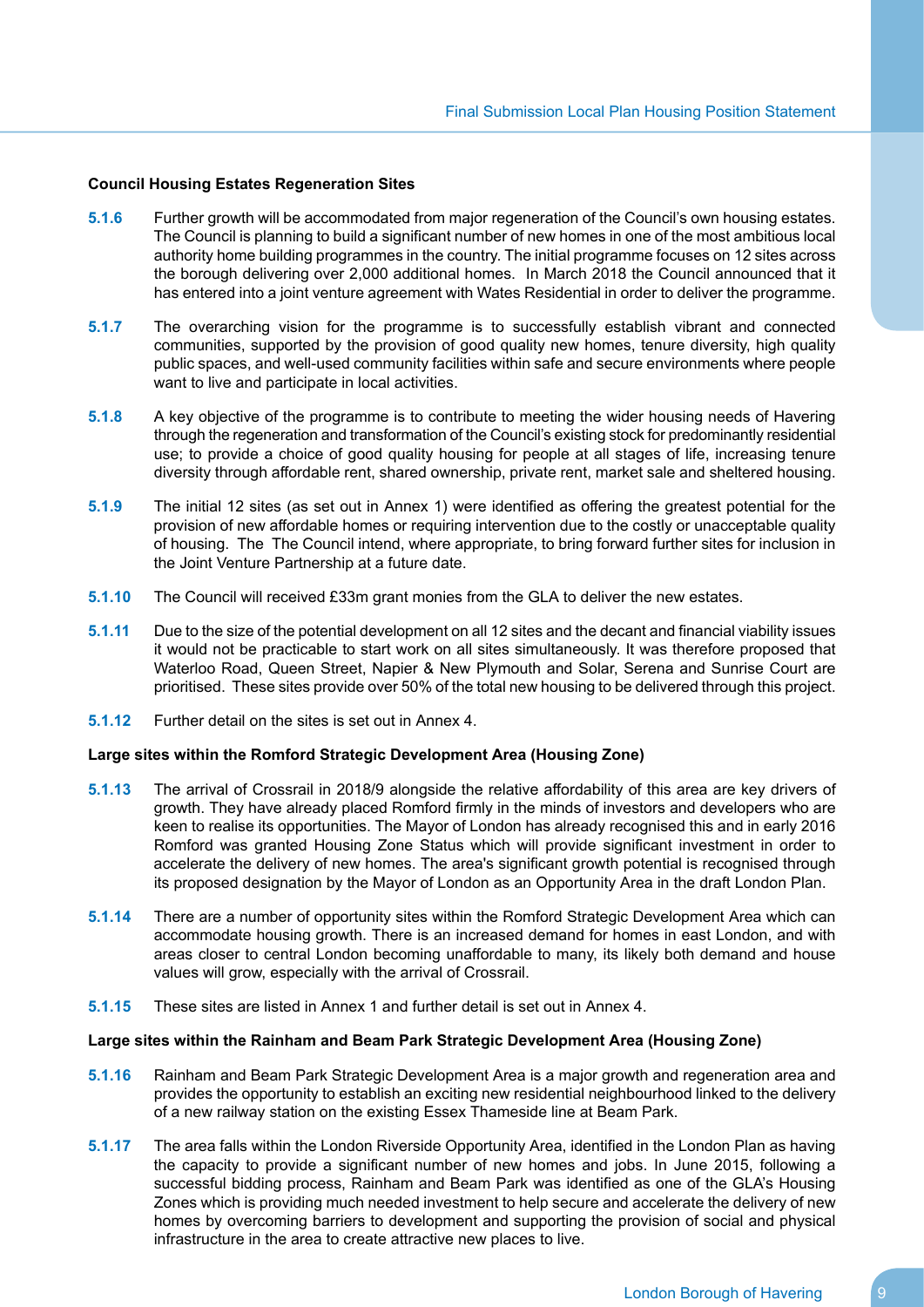- **5.1.18** There are a number of development opportunities within public and private ownership. The GLA are an important land owner in the area and are bringing forward the Beam Park site for residential and mixed use development with Countryside and L&Q.
- **5.1.19** The Council is actively acquiring land along the A1306 corridor and in December 2017 the Council appointed Notting Hill Housing Trust as its Joint Venture Partner. Outline planning applications have been submitted for these sites.

### **Large opportunity sites outside of the two Strategic Development Areas**

**5.1.20** Outside of the two Strategic Development Areas, the Council has identified a number of opportunity sites which have the potential to contribute to the supply of housing in Havering. These sites are listed in Annex 1 and further detail is set out in Annex 4.

### **Sites with 'live' planning applications that have yet to be determined**

**5.1.21** Residential development proposals that have been submitted for planning permission have been included in the trajectory where the principle of residential development is accepted. These applications are still to be determined by the Council.

### **Site that have been submitted for pre-application discussions**

**5.1.22** The Council has undertaken a review of recent pre-application discussions where the principle of residential development has been accepted. This has assisted in identifying sites where there is an active interest in bringing forward development. These sites are listed in Annex 1 and further detail is set out in Annex 4.

#### **Developed sites within the Green Belt**

**5.1.23** There are two key sites within the Green Belt which were identified within Havering's 2008 Local Development Framework as Major Developed Sites in the Green Belt. The Council recognises that the redevelopment of these sites could make a significant contribution to the supply of housing. The two sites are St Georges Hospital in Hornchurch which in no longer in use and has planning permission for residential redevelopment and Quarles Campus, Harold Hill which has been in educational use. Further detail is set out in annex 4.

#### **Small sites**

**5.1.24** The London SHLAA 2013 estimates (based on previous housing delivery) that on average 151 new homes will be delivered each year from small sites. However, this is considered to be a conservative estimate. The Council has undertaken a more recent review of completions over the last 5 years and found that on average 186 new homes have been delivered each year from small sites. This has been used as a broad estimate within the housing trajectory. Small sites that have already been granted planning permission have not been included in the trajectory in order to avoid double counting.

### **Vacant units returning to use**

**5.1.25** These are, according to the Government, dwellings which have been unoccupied and substantially unfurnished for over six months. The 2013 London SHLAA estimates that 26 vacant units will be returned to use per annum in Havering. These vacant units returning to use form part of the London Plan housing target and have therefore been incorporated into the housing trajectory.

### **Future Sources of Housing Supply**

**5.1.26** The Council consider that there will be other sources of housing supply across the borough. Consideration has been given to the role of the borough's district centres and their potential for residential intensification. A review of sites in the district centres has found that whilst there may be some scope for intensification, it is unlikely that development will come forward in the early part of the plan due to land ownership issues and the availability of sites. However, the Council's positive strategy within the Local Plan would support such development if it were to come forward.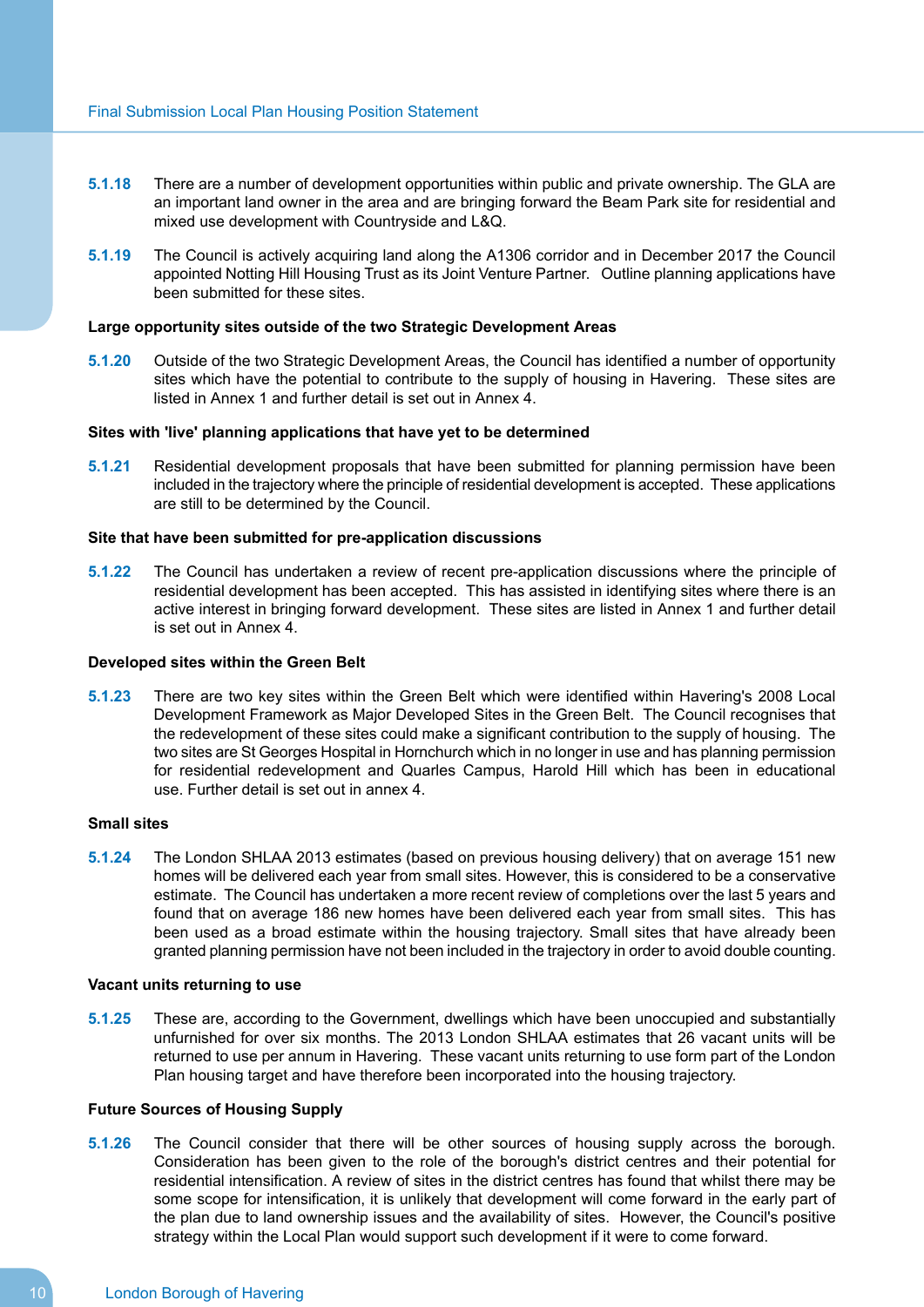- **5.1.27** A further source of supply may arise from the One Public Estates Programme which takes a holistic view of public sector land and property requirements so that surplus land can be released for other uses.
- **5.1.28** It is anticipated that further sites may come forward for development within the Romford Strategic Development Area in light of the arrival of crossrail and the enhanced profile of this part of London. It is clear from early discussions with landowners and developers that there is significant interest in bringing forward further development in Romford.

### <span id="page-12-0"></span>**5.2 Havering's approach to land supply**

### **Supply over the Local Plan Period 2016-2026**

- **5.2.1** This section sets out the deliverable housing land supply position for the ten year period 2016/17-2026/27 which is the first ten years of the Plan period.
- **5.2.2** Table 5.1 shows the expected completions over the plan period. Please note that this includes actual completions for 2016/17.

### **Table 5.1 Havering's Housing Supply**

|                                                                  | <b>Net Completions 0-5</b><br>years (2016-21) | <b>Net Completions 5-10</b><br>years (2021-26) |
|------------------------------------------------------------------|-----------------------------------------------|------------------------------------------------|
| Planning permission granted - not yet completed                  | 2,030                                         | 700                                            |
| <b>Council Estate Regeneration Sites</b>                         | $-217$                                        | 723                                            |
| Rainham and Beam Park Strategic Development Area<br><b>Sites</b> | $\Omega$                                      | 720                                            |
| Romford Strategic Development Area Sites                         | 511                                           | 2,257                                          |
| Planning applications awaiting decision                          | 1,195                                         | 1,126                                          |
| Sites submitted for pre-application discussions                  | 273                                           | 39                                             |
| Other sites                                                      | 211                                           | 120                                            |
| <b>Small sites</b>                                               | 744                                           | 930                                            |
| Vacant units returning to use                                    | 104                                           | 130                                            |
| Actual Completions 2016-17                                       | 585                                           | $\Omega$                                       |
|                                                                  | 5,436                                         | 6,745                                          |

### **Current 5 year land supply**

**5.2.3** Havering has based its 5 year housing land supply calculations on the borough's London Plan housing targets. This is in line with the Planning Inspector's guidance in relation to the 2011 London Plan and precedents set by other London Boroughs. The current 5 year land supply covers the period 2017 -2022.

### **Table 5.2 5 Year Land Supply Calculation**

| 5 year housing target (2017 to 2022) | $5,850(1,170 \times 5)$ |
|--------------------------------------|-------------------------|
| 20 % buffer                          | 1,170 (20% of 5,850)    |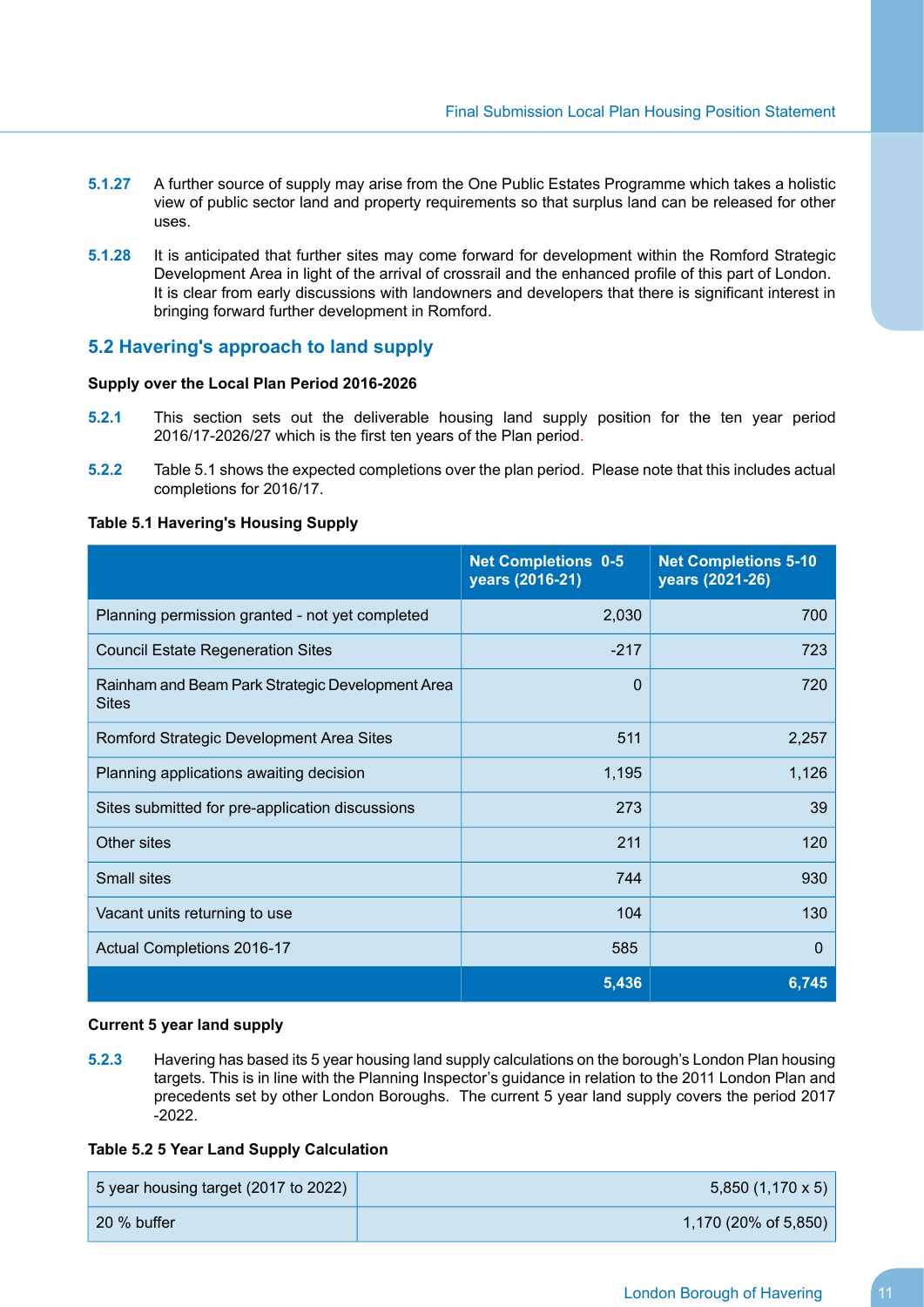| 5 year housing target + 20% buffer                                | 7,020                       |
|-------------------------------------------------------------------|-----------------------------|
| Under-delivery since 2015                                         | $-792$ (Refer to Table 3.1) |
| 5 year housing target + 20% buffer +<br>under delivery since 2015 | 7,812                       |
| 5 year housing supply (based on<br>trajectory)                    | 6,165                       |
| Current overprovision/ shortfall                                  | -1,647                      |

- **5.2.4** The five year land supply calculation is based on a housing target of 1,170 units per annum and includes a 20% buffer in addition to previous under delivery. Despite its best efforts, Havering has been unable to identify a sufficient supply of housing land to meet this target in the first five years. However, table 5.2 demonstrates that over the first 10 years of the Local Plan Havering does have sufficient land capacity to meet the required supply of housing. Havering will seek to meet the required housing supply over the 2016 to 2026 period so that at least 12,181 dwellings are delivered in the first 10 years of the plan (585 of these have already been delivered in the period 2016/17).
- **5.2.5** The Council is therefore adopting a stepped approach which will see an increase in housing delivery over the ten year period with the later years (5-10) seeing an increased housing delivery which will compensate for the lower levels of delivery in the first 5 years.
- **5.2.6** This approach has been adopted as the majority of deliverable sites in the borough are projected to come forward in the 2021 to 2026 period, Havering's land supply is largely made up of large brownfield sites within the Romford and Rainham and Beam Park Strategic Development Areas. The Council is doing everything possible to bring forward sites as quickly as possible however, these sites have a longer lead in time than smaller sites, and there are a number of site specific constraints.
- **5.2.7** Havering Council's estate regeneration programme, which involves the delivery of over 2,000 net additional units will, again, take time to deliver. This is because the process of buying back properties sold through right to buy and consulting and decanting residents takes a significant amount of time. The existing units will also need to be demolished, which both delays the start of construction and reduces the five year land supply figure through the initial loss of dwellings.
- **5.2.8** The proposed approach recognises that there has been a step change in net completions since 2013/14, but that meeting the housing target still represents a significant challenge in the short term. This is Havering's preferred option as it would set a realistic annual monitoring target while also planning to meet the minimum housing targets as set by the London Plan over the 10 year period.

### **Green Belt**

- **5.2.9** In seeking to address the shortage of housing land supply, the Council has given full consideration to other options. In particular, the Council has looked at the scope for the Green Belt to provide land for new homes.
- **5.2.10** Two Green Belt Studies have been undertaken as part of the evidence base for the Local Plan. The first Green Belt Study was undertaken by the London Borough of Havering in association with PBA and Enderby Consultants. This study assessed the contribution that land within the Green Belt makes to the Green Belt purposes (as defined in para 80 of the NPPF). To aid the assessments, the Green Belt in the Borough was divided into 24 land parcels. A performance value was attributed to the parcels for each purpose, based on predefined criteria. The study found that all 24 parcels make a contribution to Green Belt purposes, with 19 of the 24 Green Belt parcels making a fundamental contribution to the Green Belt purposes. A further four parcels were found to make a high or moderate/high contribution and only one parcel was found to make a low contribution.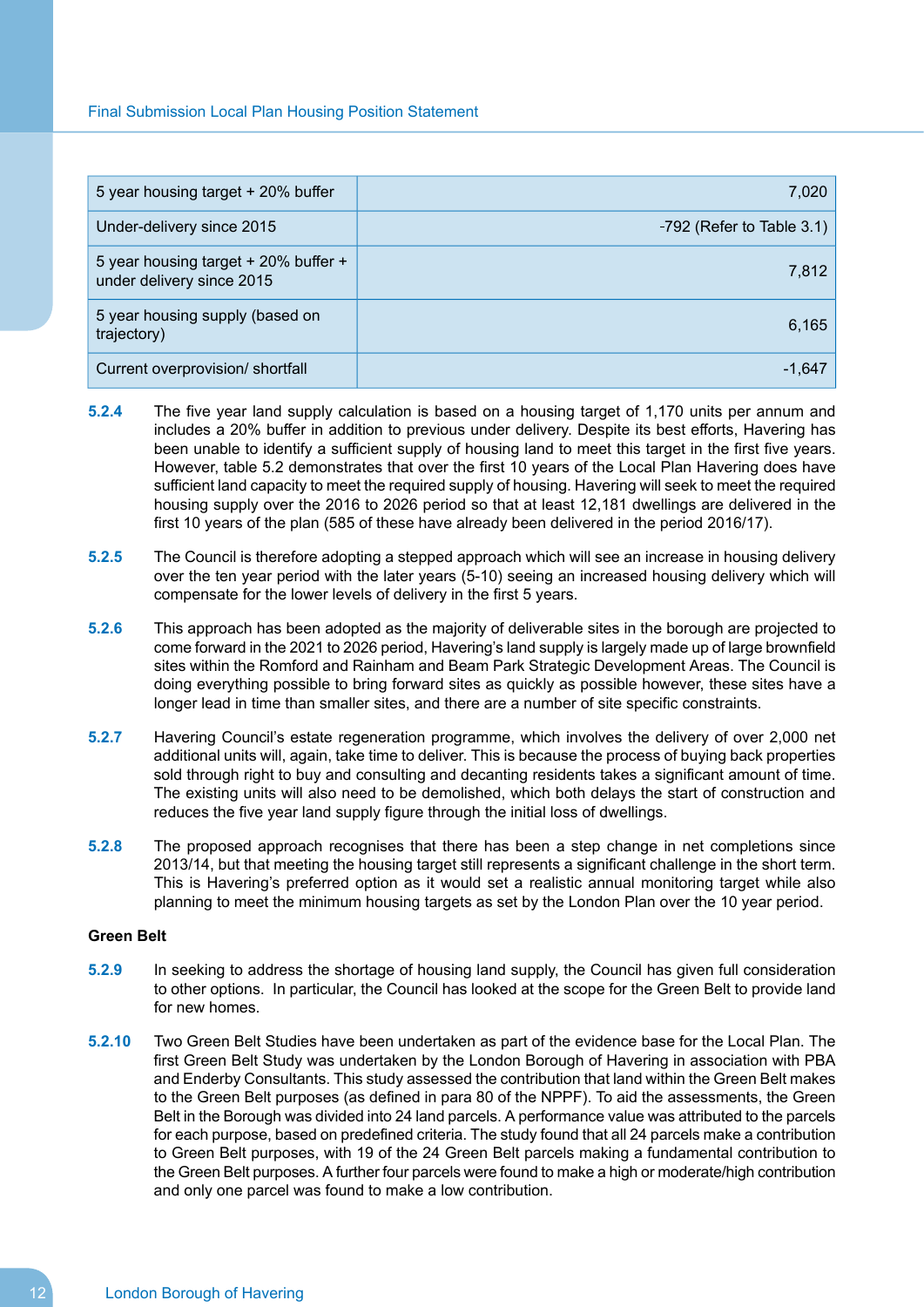- **5.2.11** A second Green Belt Study was prepared by LUC in 2018. The aim of this study was to provide conclusions on the potential degree of harm that may occur if the sites (which had been submitted to the Council as part of the Local Plan process) were released from the Green Belt. This took account of three elements: 1) the contribution of the sites to the NPPF Green Belt purposes, 2) the potential impact on the wider integrity of the Green Belt and 3) the strength of revised Green Belt boundaries that would remain if the site was to be released. Out of a total of 84 sites assessed (with a total area of 849ha):
	- 46 sites (total area of 682ha, which is 80.3% of the total area of the 84 sites) rated as 'high' in terms of harm to Green Belt resulting from release.
	- 21 sites (120ha, 14.1%) rated as 'moderate-high' in terms of harm to Green Belt resulting from release.
	- 9 sites (24ha, 2.9%) rated as 'moderate' in terms of harm to Green Belt resulting from release.
	- 4 sites (17ha, 2%) rated as 'low-moderate' in terms of harm to Green Belt resulting from release.
	- 4 sites (6ha, 0.7%) rated as 'low' in terms of harm to Green Belt resulting from release.
- **5.2.12** The Council does not believe that there are 'exceptional circumstances' to warrant the release of Green Belt land to meet the Borough's housing need. As stated in the Housing White Paper (page 21), the Government "seeks to maintain existing strong protections for the Green Belt, and clarify that Green Belt boundaries should be amended only in exceptional circumstances when local authorities can demonstrate that they have fully examined all other reasonable options for meeting their identified housing requirements."
- **5.2.13** The Council is concerned that any release of Green Belt could undermine the delivery of housing on key brownfield sites within Rainham and Beam Park and Romford, both of which are important regeneration areas with committed funding programmes and which offer significant opportunities for new homes.
- **5.2.14** Opportunities for new housing do exist on previously developed sites within the Green Belt at St Georges Hospital and Quarles Campus. Both sites were previously identified in the Local Development Framework as Major Developed Sites within the Green Belt. The St Georges site has planning permission.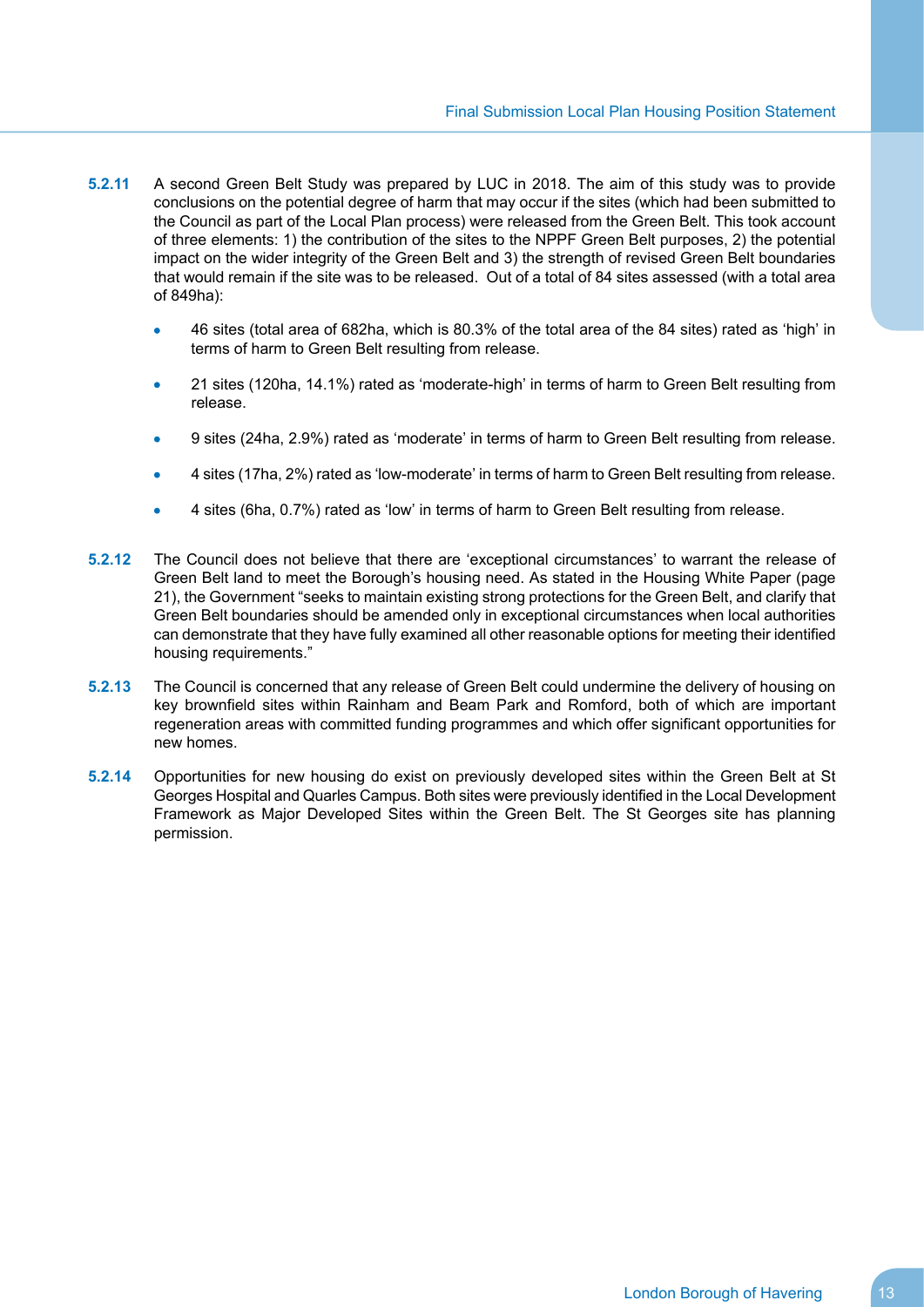### <span id="page-15-0"></span>**6 Size Mix**

- **6.0.1** The SHMA determined the housing mix in terms of size for affordable housing to be around 50% for 3 bedroom properties and 10% for 4 bedrooms or more for the period 2011-13. This is supported as the baseline position.
- **6.0.2** The assessment for the larger dwelling mix in the SHMA is based on the following four key assumptions:
	- a. The continued under-occupation of larger properties by smaller households.
	- b. Current over-crowding in the 2 bedroom social housing stock.
	- c. Growth in family households
	- d. Other household types. This category covers both single persons living together and also categories such as 3 generations of a family living together.
- **6.0.3** Each of these assumptions and further supporting evidence is explored in further detail below.

### **The continued under-occupation of larger properties by smaller households**

- **6.0.4** Many households in Havering would have previously been allocated family housing when they had dependent children and were in need of a larger property. The Council's strategy is to reduce the backlog of under-occupation. As the Council cannot force people to move from their homes, one of the ways of achieving this is to ensure that there are sufficient, or smaller high quality properties that meet their needs and will be desirable to move to once their children have left home.
- **6.0.5** It is therefore important that the Council still support an element of smaller properties as set out in section 4.5 of the Housing Strategy 2014-17 which can be found at [https://www.havering.gov.uk/Documents/Housing/housing-strategy-havering-2014-17.Pdf.](https://www.havering.gov.uk/Documents/Housing/housing-strategy-havering-2014-17.Pdf)
- **6.0.6** The housing need and demand data shown in Table 6.1 is derived from those residents who are on the Council's housing register wishing to move into smaller alternative affordable housing. It shows that the majority of the need is for 1 bedroom and 2 bedroom properties at 56% and 41% respectively. It should be stressed that these figures represent current needs for households who have identified that they wish to downsize. In practise there are many more under-occupying households in the social rented sector in Havering with the 2011 Census indicating that there were a total of 4,300 who had more bedrooms than were technically required under the bedroom standard assessment. Any increase in the rate of downsizing will free larger properties.

### **Table 6.1 Havering's under-occupying households on the housing register – as at 31st January 2017**

| <b>Current Bedroom size</b> | <b>Bedroom size required</b> |           |            |              |
|-----------------------------|------------------------------|-----------|------------|--------------|
|                             | 1 bedroom                    | 2 bedroom | 3 bedrooms | <b>Total</b> |
| 2 bedroom                   | 91                           | 0         | 0          | 91           |
| 3 bedrooms                  | 19                           | 77        | 0          | 96           |
| 4 bedrooms                  | 0                            | 3         | 5          | 8            |
| <b>Total</b>                | 110 (56%)                    | 80 (41%)  | 5          | 195          |

### **Current over-crowding in the 2 bedroom social housing stock**

**6.0.7** Households that are over-crowded in a 2 bedroom property will benefit from the provision of 3 bedroom properties as it will allow them to move to a more suitably sized dwelling. This will also free up the 2 bedroom property to meet the needs of another household.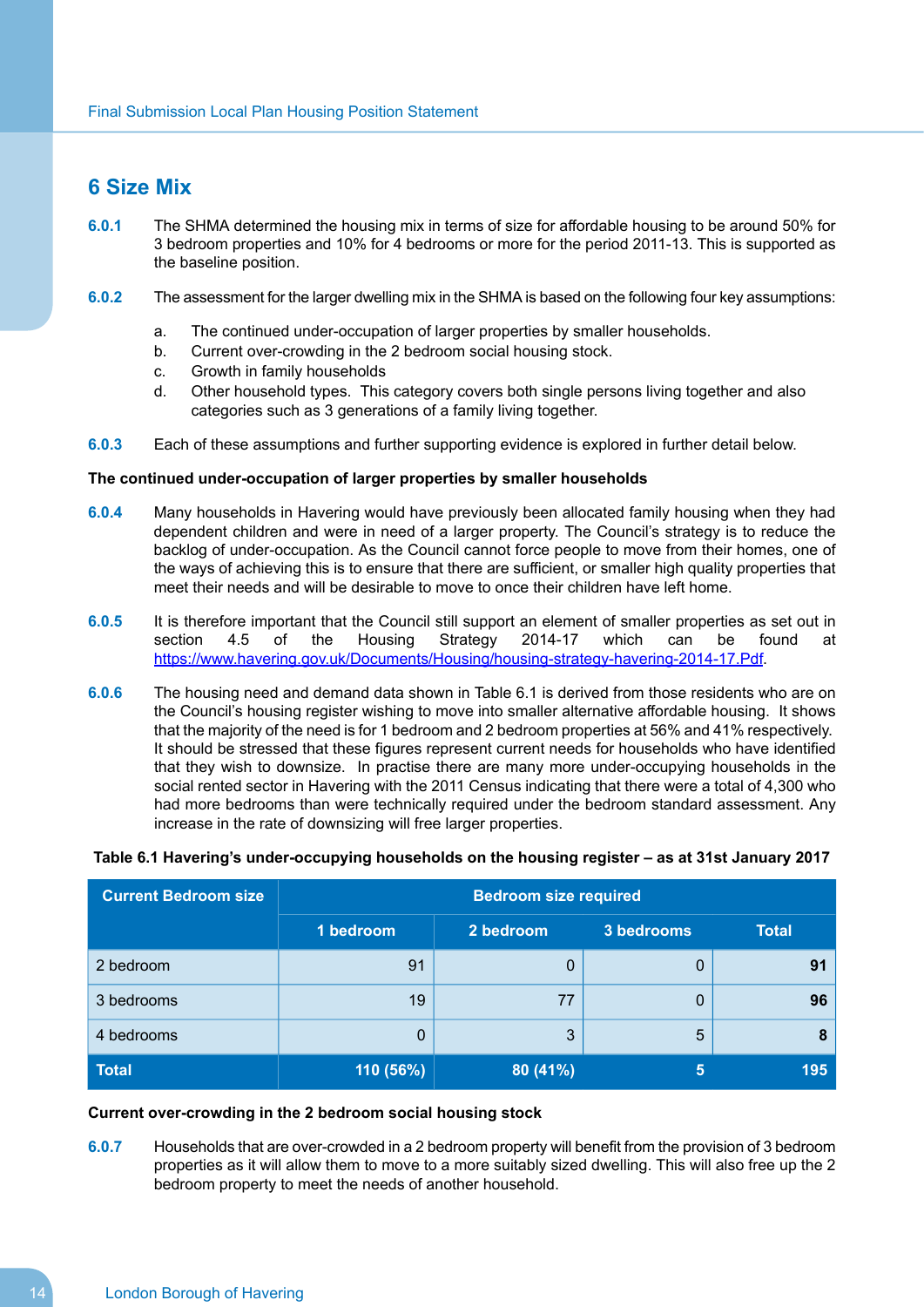**6.0.8** The housing need and demand data shown in Table 6.2 is derived from those residents who are on the Council's housing register who are overcrowded and seeking to move into larger alternative affordable social housing. It is in line with the SHMA assumption that households are overcrowded in 2 bedroom properties and therefore require 3 bedroom properties (47%). The majority of these are in smaller 2 bed 3 person accommodation whose needs can be met in larger 2 bed 4 person properties. In addition, the data show that there are a considerable number of households who are overcrowded in 1 bedroom properties and therefore require 2 bedroom properties too (46%). Again we would note that these figures only consider households who are currently seeking to move. The 2011 Census indicated that there were a total of 1,300 households in the social rented sector in Havering who were overcrowded when assessed against the bedroom standard and the SHMA assumed that all overcrowded household require to move, not just those on the transfer list.

| <b>Current Bedroom</b> | <b>Bedroom size required</b> |           |            |            |               |                |
|------------------------|------------------------------|-----------|------------|------------|---------------|----------------|
| size                   | 1<br>bedroom                 | 2 bedroom | 3 bedrooms | 4 bedrooms | 5<br>bedrooms | <b>Total</b>   |
| 1 bedroom              | 0                            | 264       | 2          | 0          | 0             | 266            |
| 2 bedroom              | 0                            | $\Omega$  | 269        | 3          | 4             | 273            |
| 3 bedrooms             | 0                            | $\Omega$  | 0          | 33         |               | 34             |
| 4 bedrooms             | 0                            | $\Omega$  | 0          | 0          | 2             | $\overline{2}$ |
| <b>Total</b>           | 0                            | 264 (46%) | 271 (47%)  | 36 (6%)    |               | 575            |

### **Table 6.2 Havering's overcrowded households on the housing register – as at 31st January 2017**

#### **Growth in family households**

- **6.0.9** The strongest growth in the Havering household projections is for lone parent and couple households with children. While many of these households will initially require a 2 bedroom property, the size of some of the households will grow over time to the point that they will require 3 or more bedroom properties.
- **6.0.10** Table 6.3 shows the breakdown of the housing need by size mix based on Havering housing register which supports the assumption that many of the households initially require a 2 bedroom property (43%). It is also accepted that over time as they grow, they will require larger accommodation. Some of this need can be met in a larger 2 bedroom 4 person property.

### **Table 6.3 Havering's housing register need – as at 31st January 2017**

| <b>Bedroom size</b> | <b>Number</b> | Percentage (%) |
|---------------------|---------------|----------------|
| bedroom             | 601           | 27%            |
| 2 bedrooms          | 937           | 43%            |
| 3 bedrooms          | 562           | 26%            |
| 4 bedrooms          | 72            | 3%             |
| 5 bedrooms          | 7             | 1%             |
| <b>Total</b>        | 2179          |                |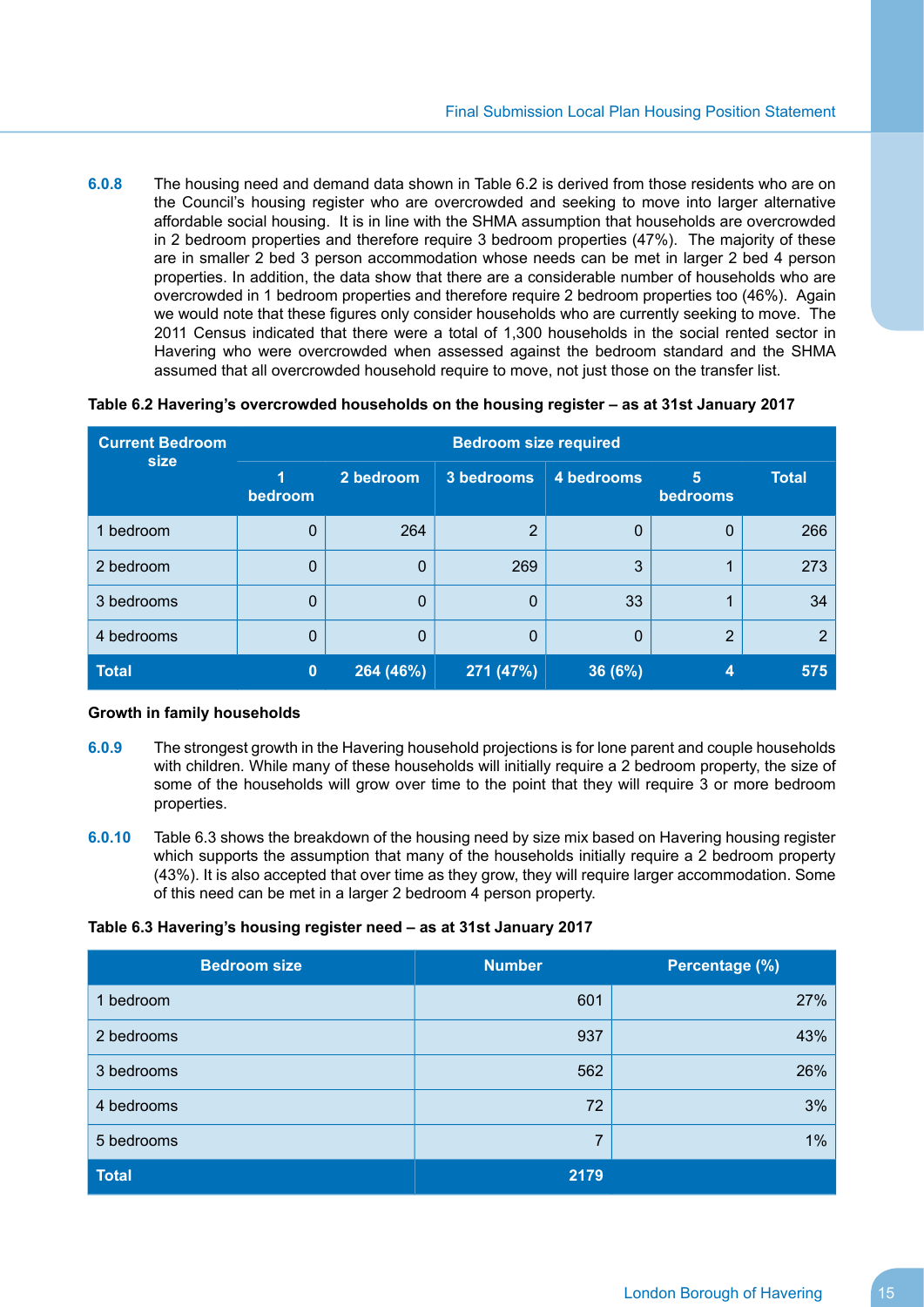**6.0.11** Table 6.4 also shows the breakdown of the housing need by size mix based on Havering households currently accommodated in temporary accommodation who are waiting to move into settled affordable accommodation. The current main need is for 44% of 2 bedroom properties.

### **Table 6.4 Havering households in temporary accommodation**

| <b>Bedroom size</b> | <b>Number</b> | Percentage (%) |
|---------------------|---------------|----------------|
| 1 bedroom           | 301           | 28%            |
| 2 bedrooms          | 468           | 44%            |
| 3 bedrooms          | 254           | 24%            |
| 4 bedrooms          | 36            | 3%             |
| 5 bedrooms          | 5             |                |
| <b>Total</b>        | 1064          |                |

**6.0.12** Therefore, with the current demand data suggesting a high need for 2 bedroom properties, it is important that we are also able to accommodate these families in the immediate period of the Local Plan leading up to 2033.

#### **Other household types**

**6.0.13** This category covers both single persons living together and also categories such as 3 generations of a family living together. This category of household type has been rising recently and will include some who are considered to be in affordable housing need in the grounds of affordability in the SHMA figures. While sharing single persons under 35 years will not typically be considered for social housing allocations, many will still require affordable housing. Their need is more likely to be met through the provision of good quality and well managed houses in multiple occupation (HMOs). In addition, the maximum housing benefit they can get is the rate for renting a single room in a shared house, likely to be in a HMO instead of a 3 bed house let to sharers.

### **Proposed approach to size mix**

- **6.0.14** The Council is committed to providing a range a mix of affordable properties that provide a range of options for our residents and which meet their needs.
- **6.0.15** The key findings of the SHMA in relation to size mix show that over the Plan period there is a significant need for 3 bedroom properties. However, this can vary over the short and medium term and the current housing need and demand evidence indicates a comparatively significant need for 2 bedroom properties.
- **6.0.16** The evidence from both the SHMA and our current housing register is showing that the Council's priority through the Local Plan should be for 2 and 3 bed properties, with 1 bed properties less of a priority.
- **6.0.17** To create mixed and balanced communities, the Council considers it necessary to support a mix of affordable housing sizes. The starting point for negotiations on individual sites will be:

### **Table 6.5 Approach to size mix**

|              | 1 bed  | 2 bed                                                       | 3 bed | 4bed plus |
|--------------|--------|-------------------------------------------------------------|-------|-----------|
| Intermediate | $10\%$ | 40% - but with preference for higher %<br>of 2 bed 4 person | 40%   | $10\%$    |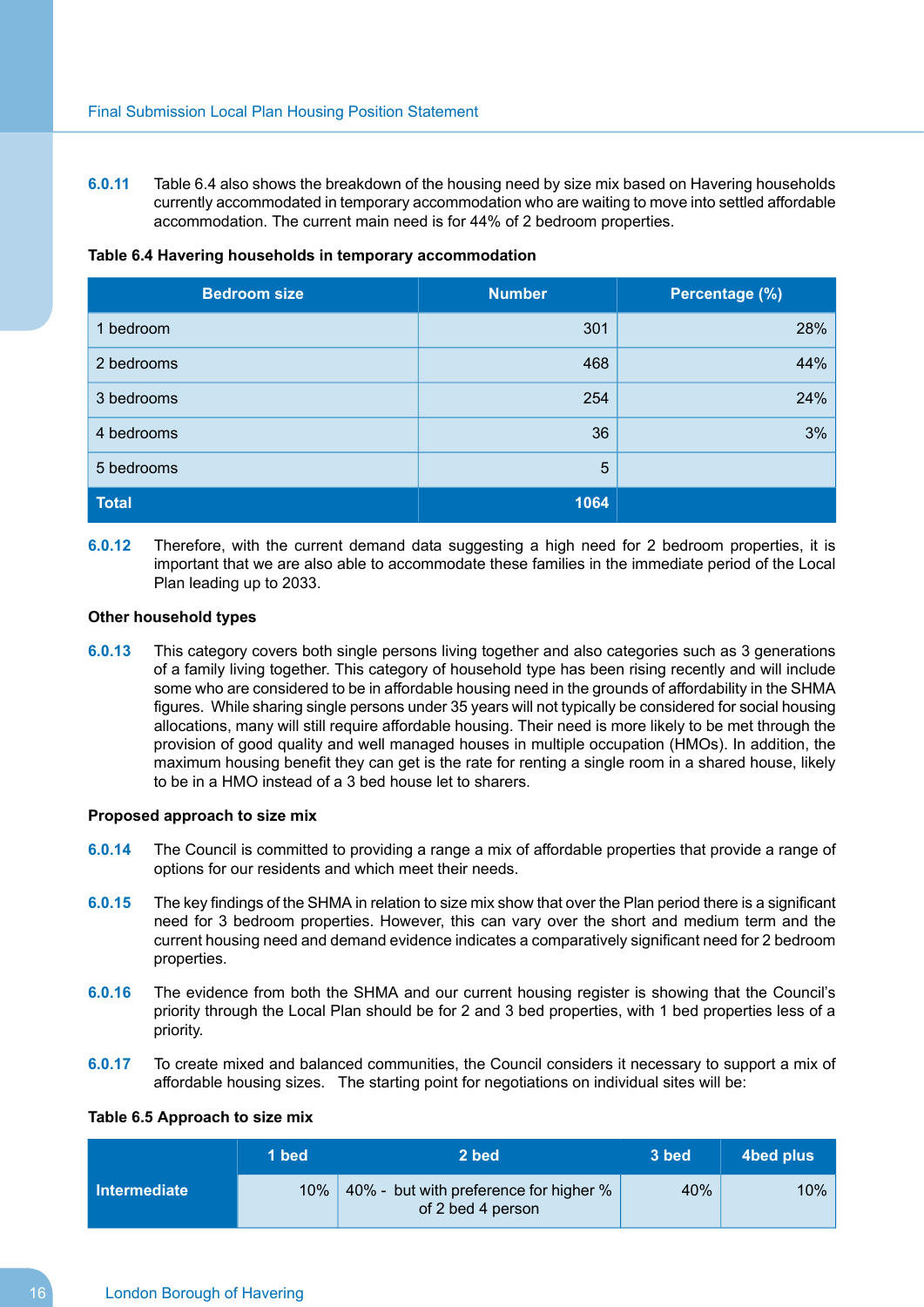### Final Submission Local Plan Housing Position Statement

|                   | 1 bed  | 2 bed                                                     | 3 bed | 4bed plus |
|-------------------|--------|-----------------------------------------------------------|-------|-----------|
| Social/Affordable | $10\%$ | 40% but with preference for higher % of<br>2 bed 4 person | 40%   | 10%       |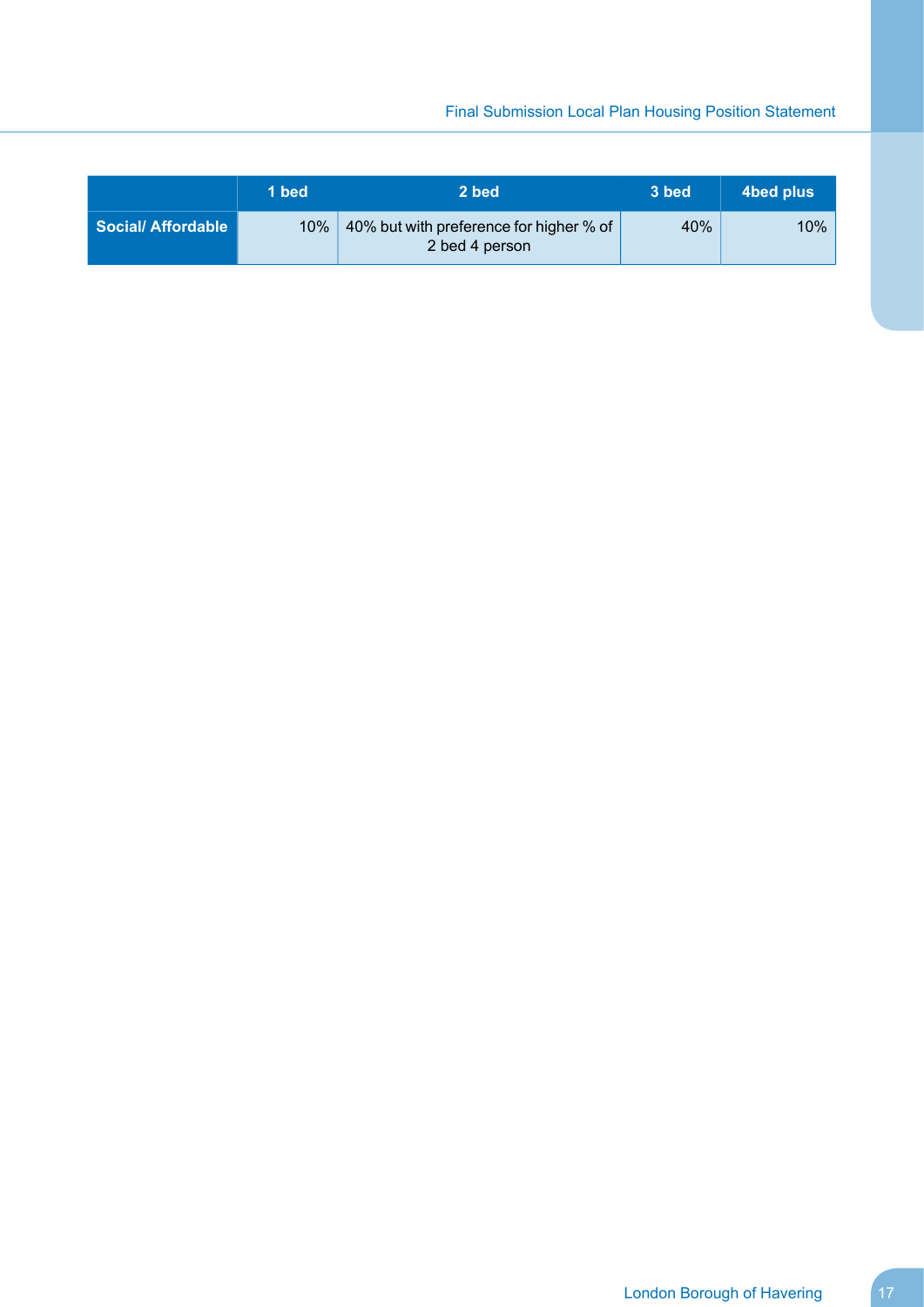### <span id="page-19-0"></span>**7 Conclusion**

- **7.0.1** The Council is making every effort to identify and bring forward suitable housing sites to exceed the London Plan housing target and meet housing need. Despite these efforts, the Council has been unable to identity sufficient deliverable housing sites to meet its objectively assessed housing need as set out in Outer North East London SHMA and subsequent update for Havering.
- **7.0.2** Sufficient land has been identified to meet the minimum London Plan housing targets in the first ten years of the Plan period. However, the Council cannot identify a five year land supply. Havering is therefore employing a staggered approach to housing delivery and will seek to meet and exceed the London Plan housing target of 11,701 over a ten year period (2015/16 to 2025/26)
- **7.0.3** Havering is doing everything possible to bring forward development as quickly as possible, but constrains and lead in times on large sites mean that the identified sites will deliver the majority of their units over the second five years of the Local Plan.
- **7.0.4** In addition to the specific sites identified in Annexes 1 and 3. The Proposed Submission Local Plan sets out a positive approach to growth and welcomes applications for sustainable residential development on suitable brownfield sites.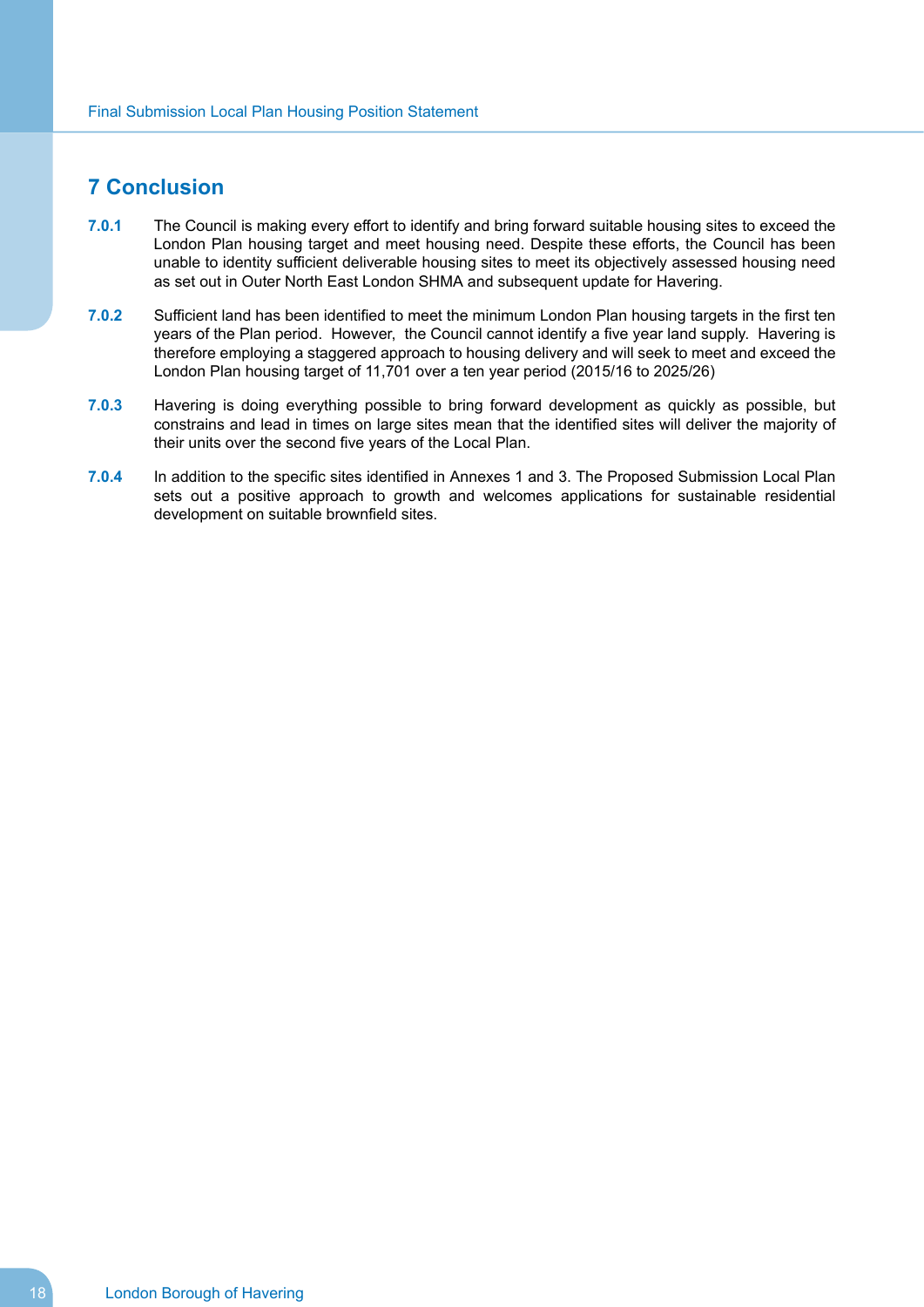|                                                        |                 | obilo Filonoli I : b bizu I |                                                    |                                                       |                                                          |
|--------------------------------------------------------|-----------------|-----------------------------|----------------------------------------------------|-------------------------------------------------------|----------------------------------------------------------|
| <b>Site Name</b>                                       | Gross units     | Net additional<br>Units     | <b>Net Completions</b><br>$0-5$ years<br>(2016-21) | <b>Net Completions</b><br>5-10 years<br>$(2021 - 26)$ | <b>Net Completions</b><br>(April 2026-32)<br>10-15 years |
| Council Estate Regeneration Sites                      |                 |                             |                                                    |                                                       |                                                          |
| Waterloo Road (and Queen Street)                       | 1466            | 1195                        | -65                                                | 518                                                   | 742                                                      |
| Napier and New Plymouth                                | 193             | 96                          | -97                                                | 193                                                   | $\circ$                                                  |
| Solar - Serena - Sunrise                               | 190             | 135                         | -55                                                | 190                                                   | $\circ$                                                  |
| Maygreen                                               | 200             | 89                          | $\circ$                                            | 89                                                    | $\circ$                                                  |
| Old Church                                             | 300             | 214                         | $\circ$                                            | 86                                                    | 300                                                      |
| Royal Jubilee Court                                    | 150             | $\overline{7}$              | $\circ$                                            | $\frac{6}{5}$                                         | 55                                                       |
| Delta                                                  | 430             | 253                         | $\circ$                                            | 177                                                   | 430                                                      |
| Dell Court                                             | $\overline{40}$ | $\overline{\mathcal{L}}$    | $\circ$                                            | $\overline{\mathcal{L}}$                              | $\circ$                                                  |
| Delderfield House                                      | $30\,$          | $\frac{6}{5}$               | $\circ$                                            | $\frac{6}{5}$                                         | $\circ$                                                  |
| Farnham, Hilldene                                      | 63              | 63                          | $\circ$                                            | $\circ$                                               | 63                                                       |
| <b>Brunswick</b>                                       | 50              | က                           | $\circ$                                            | $-47$                                                 | 50                                                       |
| Rainham and Beam Park Strategic Development Area Sites |                 |                             |                                                    |                                                       |                                                          |
| Mudlands Site, A1306                                   | 310             | 310                         | $\circ$                                            | 310                                                   | $\circ$                                                  |
| Suttons Site, A1306                                    | 160             | 160                         | $\circ$                                            | 160                                                   | $\circ$                                                  |
| Rainham Steel                                          | 250             | 250                         | $\circ$                                            | 250                                                   | $\circ$                                                  |
| Romford Strategic Development Area Sites               |                 |                             |                                                    |                                                       |                                                          |

Table 8.1 Housing sites **Table 8.1 Housing sites**

<span id="page-20-0"></span>8 Annex 1 - Housing Sites **Annex 1 - Housing Sites**

London Borough of Havering 19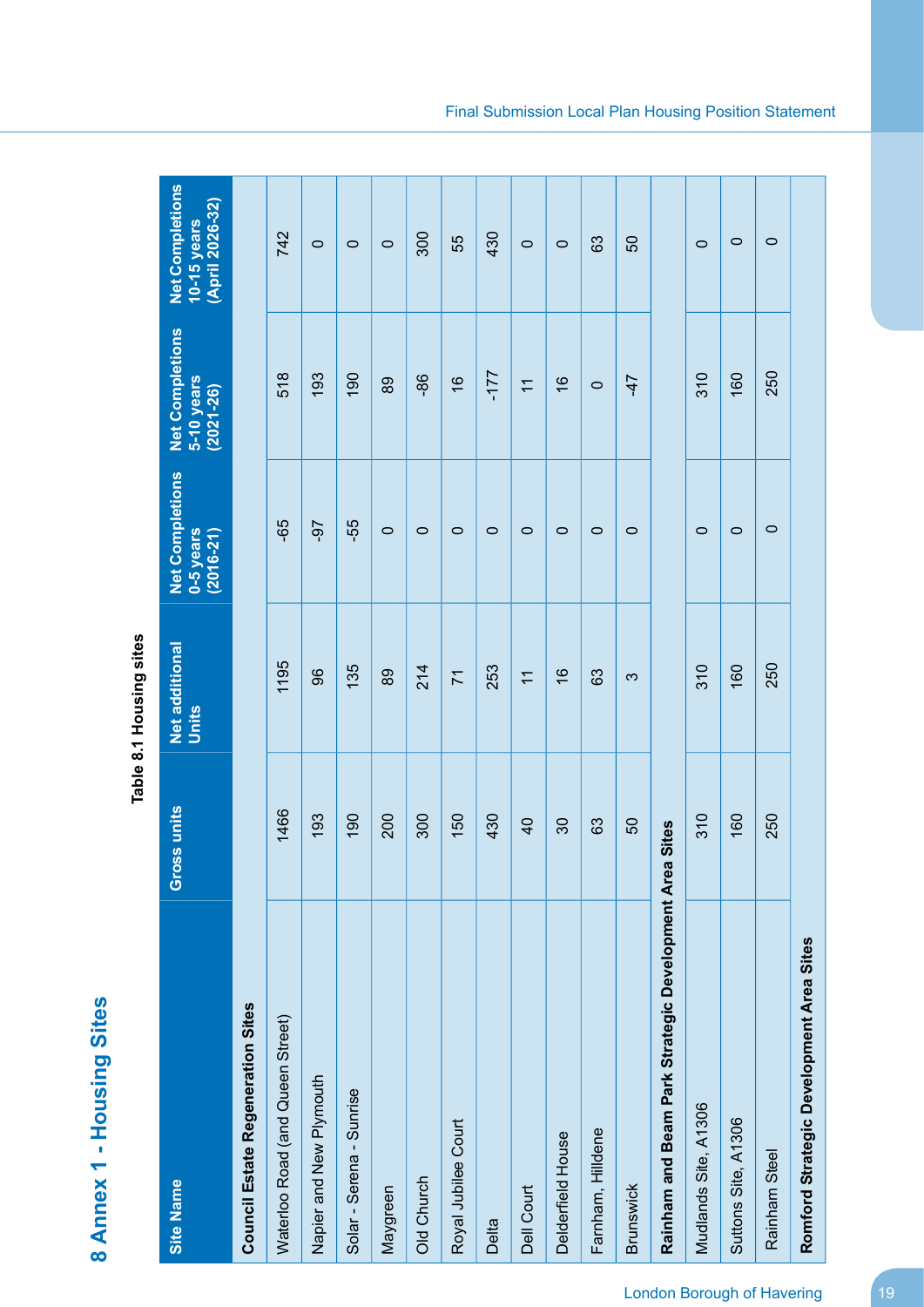| <b>London Borough of Havering</b> | <b>Site Name</b>                                  | oss units<br>$\tilde{5}$ | Net additional<br>Units | <b>Net Completions</b><br>0-5 years<br>$(2016 - 21)$ | <b>Net Completions</b><br>5-10 years<br>$(2021 - 26)$ | <b>Net Completions</b><br>(April 2026-32)<br>10-15 years |
|-----------------------------------|---------------------------------------------------|--------------------------|-------------------------|------------------------------------------------------|-------------------------------------------------------|----------------------------------------------------------|
|                                   | Como Street Car Park                              | 160                      | 160                     | 160                                                  | $\circ$                                               | $\circ$                                                  |
|                                   | Romford Gas Works                                 | 450                      | 450                     | $\circ$                                              | 400                                                   | 50                                                       |
|                                   | Station Gateway and Interchange                   | 670                      | 670                     | $\circ$                                              | 575                                                   | 95                                                       |
|                                   | <b>Bridge Close</b>                               | 1070                     | 1033                    | 155                                                  | 878                                                   | $\circ$                                                  |
|                                   | 37-59 High Street                                 | 88                       | $\overline{C}$          | $\circ$                                              | $\overline{C}$                                        | $\circ$                                                  |
|                                   | Angel Way and High Street Area                    | 300                      | 270                     | 75                                                   | 195                                                   | $\circ$                                                  |
|                                   | 117 North Street, Romford                         | 139                      | 139                     | $\circ$                                              | 139                                                   | $\circ$                                                  |
|                                   | Land at the junction of Crow Lane/ Sandgate Close | 121                      | 121                     | 121                                                  | $\circ$                                               | $\circ$                                                  |
|                                   | <b>Planning Applications awaiting decision</b>    |                          |                         |                                                      |                                                       |                                                          |
|                                   | Hexagon House, 5 Mercury Gardens                  | $\overline{c}$           | $\overline{c}$          | $\overline{c}$                                       | $\circ$                                               | $\circ$                                                  |
|                                   | The Pompadours PH, Edenhall Road, Harold Hill     | $\overline{2}$           | $\overline{2}$          | 21                                                   | $\circ$                                               | $\circ$                                                  |
|                                   | 75 North Street, Hornchurch                       | $\overline{4}$           | $\overline{4}$          | $\overline{4}$                                       | $\circ$                                               | $\circ$                                                  |
|                                   | 213 North Street, Romford                         | $\overline{3}$           | 31                      | $\overline{3}$                                       | $\circ$                                               | $\circ$                                                  |
|                                   | Neopost House, South Street, Romford              | $\infty$                 | $\infty$                | $\infty$                                             | $\circ$                                               | $\circ$                                                  |
|                                   | <b>Priory Road</b>                                | 5                        | 5                       | 5                                                    | $\circ$                                               | $\circ$                                                  |
|                                   | Former Rainham library                            | 57                       | 57                      | 57                                                   | $\circ$                                               | $\circ$                                                  |
|                                   | Land at Rom Valley Way                            | 620                      | 620                     | 360                                                  | 260                                                   | $\circ$                                                  |
|                                   | 23-55 North Street, Romford                       | 100                      | 100                     | 100                                                  | $\circ$                                               | $\circ$                                                  |

### Final Submission Local Plan Housing Position Statement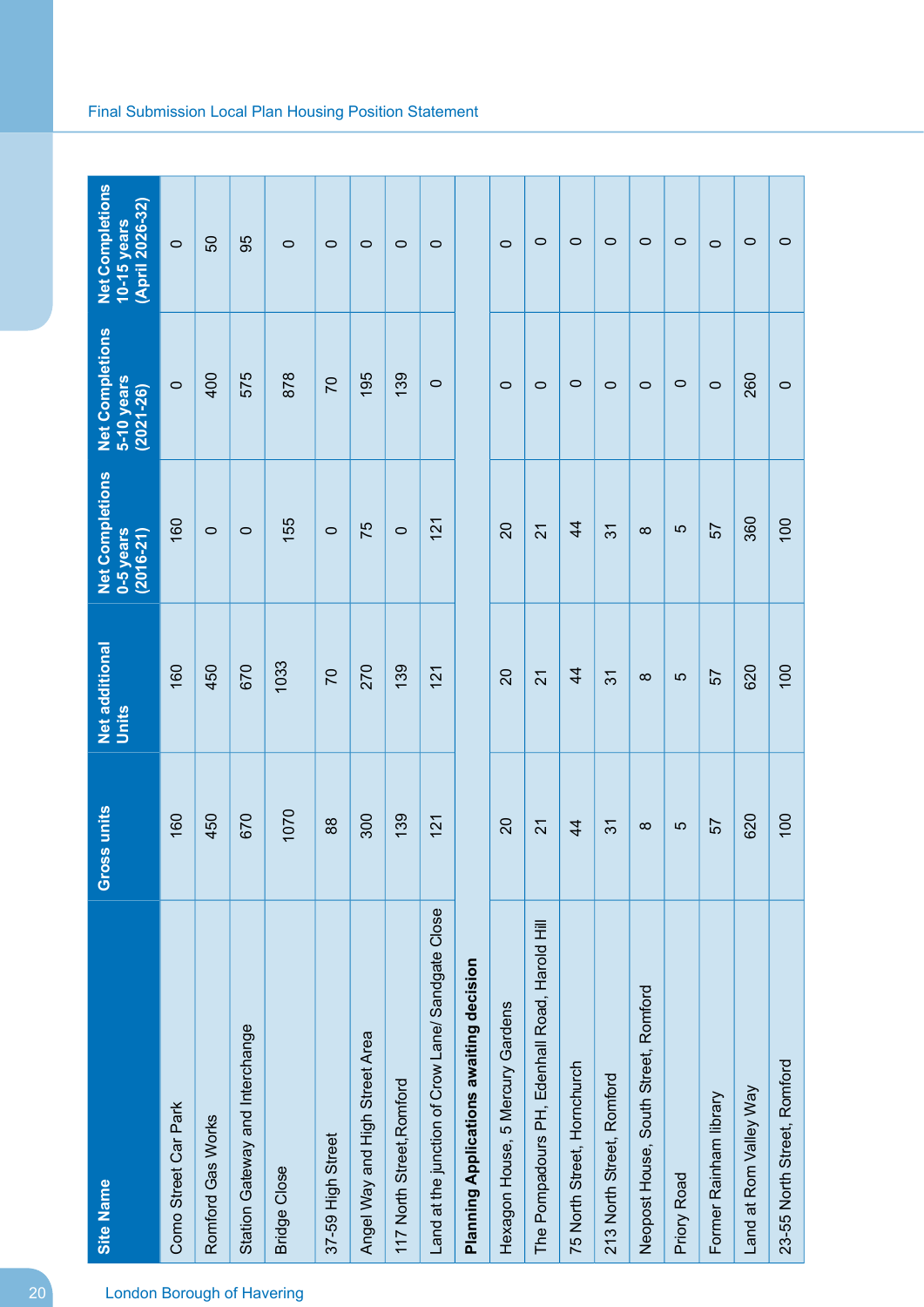| <b>Site Name</b>                                                                                        | Gross units    | Net additional<br>Units | Net Completions<br>0-5 years<br>$(2016 - 21)$ | <b>Net Completions</b><br>5-10 years<br>$(2021 - 26)$ | <b>Net Completions</b><br>(April 2026-32)<br>10-15 years |
|---------------------------------------------------------------------------------------------------------|----------------|-------------------------|-----------------------------------------------|-------------------------------------------------------|----------------------------------------------------------|
| A1306 Applications x 6 (3 further applications have<br>already been approved and are listed in Annex 3) | 663            | 661                     | 267                                           | 394                                                   | $\circ$                                                  |
| Beam Park                                                                                               | 754            | 754                     | 282                                           | 472                                                   | $\circ$                                                  |
| Sites submitted for pre-application discussions                                                         |                |                         |                                               |                                                       |                                                          |
| Brooklands House & detection House, Brooklands<br>Approach                                              | 77             | 77                      | 38                                            | 39                                                    | $\circ$                                                  |
| Land Adjacent to Hexagon House                                                                          | $\overline{8}$ | $\overline{8}$          | $\overline{8}$                                | $\circ$                                               | $\circ$                                                  |
| Station Approach, Upminster                                                                             | 100            | 100                     | 100                                           | 0                                                     | $\circ$                                                  |
| 222-226 South Street                                                                                    | 57             | 5                       | 5                                             | $\circ$                                               | $\circ$                                                  |
| Other sites                                                                                             |                |                         |                                               |                                                       |                                                          |
| Victoria Hospital, Romford                                                                              | 52             | 52                      | 52                                            | $\circ$                                               | $\circ$                                                  |
| Quarles Campus                                                                                          | 138            | 138                     | 138                                           | $\circ$                                               | $\circ$                                                  |
| Station and Tadworth Parade, Elm Park                                                                   | 190            | 120                     | $\circ$                                       | 120                                                   | $\circ$                                                  |
| Former Harold Hill Library                                                                              | 21             | 21                      | 21                                            | $\circ$                                               | $\circ$                                                  |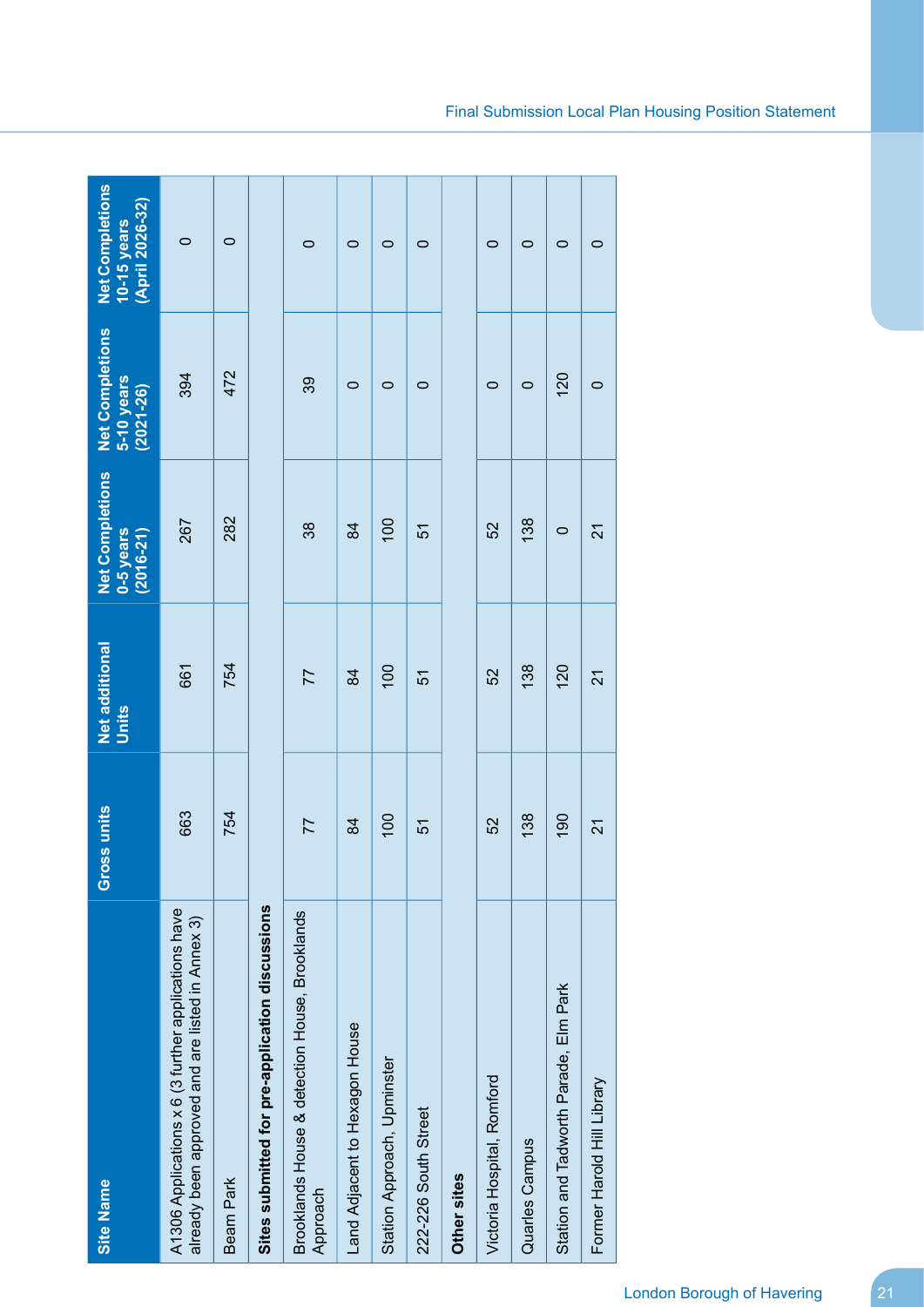

# <span id="page-23-0"></span>**Annex 2 - Housing Trajectory**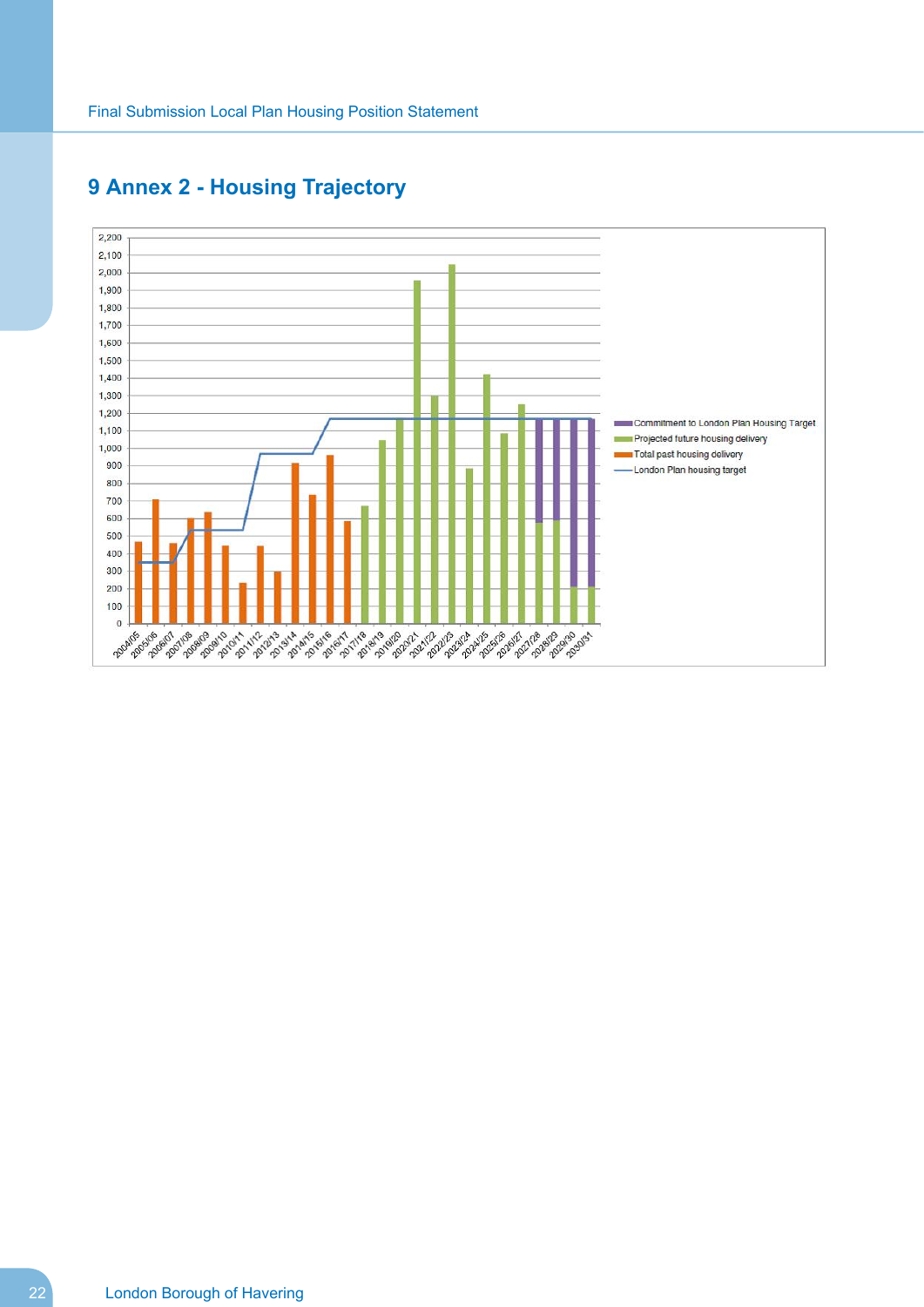# <span id="page-24-0"></span>**10 Annex 3 - Sites with Planning Permission**

### **Table 10.1 Sites with Planning Permission**

| <b>Site Name</b>                                                       | <b>Application</b><br><b>Number</b>                               | <b>Gross</b><br><b>Units</b> | <b>Net</b><br><b>Units</b> | <b>Units</b><br>complete<br>up to<br><b>31st</b><br><b>March</b><br>2017 | <b>Net</b><br><b>Completions</b><br>first 5 years<br>(April 2016-<br><b>March 2021)</b> | <b>Net</b><br><b>Completions</b><br>5-10 years<br>(April<br>2021-March<br>2026) |
|------------------------------------------------------------------------|-------------------------------------------------------------------|------------------------------|----------------------------|--------------------------------------------------------------------------|-----------------------------------------------------------------------------------------|---------------------------------------------------------------------------------|
| <b>Chaucer House and</b><br>Hexagon House, Mercury<br>Gardens, Romford | J0026.15                                                          | 115                          | 115                        | $\overline{0}$                                                           | 115                                                                                     |                                                                                 |
| 78-80 Straight Road,<br>Romford                                        | P1463.17                                                          | 19                           | 19                         | $\mathbf 0$                                                              | 19                                                                                      |                                                                                 |
| 143 North Street (rear of)<br>Romford                                  | P0096.15                                                          | 40                           | 40                         | $\mathbf 0$                                                              | 40                                                                                      |                                                                                 |
| 1 Pine wood Poultry farm,<br>Pinewood Road,<br>Havering-atte-Bower     | P1753.16                                                          | 5                            | 5                          | $\mathbf 0$                                                              | 5                                                                                       |                                                                                 |
| <b>Oldchurch Hospital Block</b><br>$\overline{4}$                      | P0975.10                                                          | 63                           | 63                         | $\mathbf 0$                                                              | 63                                                                                      |                                                                                 |
| Harold Wood Hospital<br>Phase 2B                                       | P0909.16                                                          | 136                          | 136                        | $\mathbf 0$                                                              | 136                                                                                     |                                                                                 |
| Harold Wood Hospital<br>Phase 2A                                       | P1131.15                                                          | 109                          | 109                        | $\mathbf 0$                                                              | 109                                                                                     |                                                                                 |
| Roneo Corner                                                           | P1918.11                                                          | 141                          | 141                        | 93                                                                       | 48                                                                                      |                                                                                 |
| Angel Way Retail Park                                                  | P2246.07 new<br>application<br>P1443.15<br>(awaiting<br>decision) | 350                          | 350                        | $\mathbf 0$                                                              | 200                                                                                     | 150                                                                             |
| Moreton Bay Industrial<br>Estate, Southend Arterial<br>Road            | P0439.15                                                          | 42                           | 42                         | $\overline{0}$                                                           | 42                                                                                      |                                                                                 |
| 69 Oldchurch Road                                                      | P1020.12                                                          | 36                           | 36                         | $\pmb{0}$                                                                | 36                                                                                      |                                                                                 |
| Former Somerfield Depot                                                | P1813.11                                                          | 497                          | 497                        | $\pmb{0}$                                                                | 200                                                                                     | 297                                                                             |
| St Georges Hospital                                                    | P0459.16                                                          | 290                          | 290                        | $\pmb{0}$                                                                | 290                                                                                     |                                                                                 |
| Dover's Corner                                                         | P0922.15                                                          | 394                          | 394                        | $\pmb{0}$                                                                | 218                                                                                     | 176                                                                             |
| Old Windmill Hall Site, St<br>Marys Lane                               | P1220.14                                                          | 22                           | 22                         | $\pmb{0}$                                                                | 22                                                                                      |                                                                                 |
| 1 Kilmartin Way                                                        | P1210.15                                                          | 18                           | 18                         | $\pmb{0}$                                                                | 18                                                                                      |                                                                                 |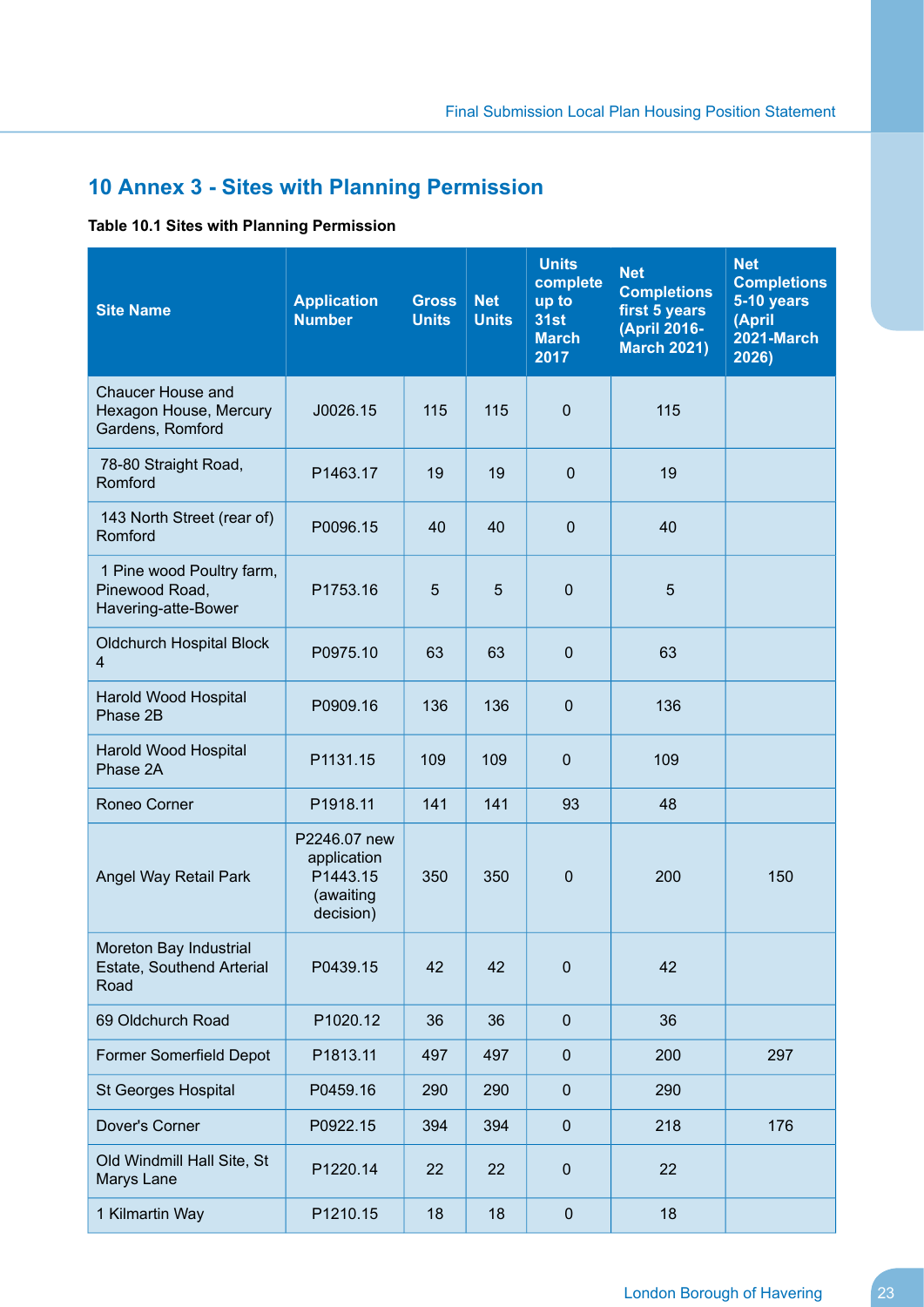| <b>Site Name</b>                                        | <b>Application</b><br><b>Number</b> | <b>Gross</b><br><b>Units</b> | <b>Net</b><br><b>Units</b> | <b>Units</b><br>complete<br>up to<br>31st<br><b>March</b><br>2017 | <b>Net</b><br><b>Completions</b><br>first 5 years<br>(April 2016-<br><b>March 2021)</b> | <b>Net</b><br><b>Completions</b><br>5-10 years<br>(April<br><b>2021-March</b><br>2026) |
|---------------------------------------------------------|-------------------------------------|------------------------------|----------------------------|-------------------------------------------------------------------|-----------------------------------------------------------------------------------------|----------------------------------------------------------------------------------------|
| <b>Briar Road Shop Site</b>                             | P0382.15                            | 46                           | 35                         | $\mathbf{0}$                                                      | 35                                                                                      |                                                                                        |
| St Edwards Court, London<br>Road, Romford               | J0012.16                            | 97                           | 97                         | $\mathbf 0$                                                       | 97                                                                                      |                                                                                        |
| Neopost House, South<br>Street, Romford                 | J0016.16                            | 112                          | 112                        | $\mathbf 0$                                                       | 112                                                                                     |                                                                                        |
| Pinewoods Public House,<br>St Johns Road                | P1241.15                            | 32                           | 32                         | $\mathbf 0$                                                       | 32                                                                                      |                                                                                        |
| Lexington Way Garage<br><b>Block</b>                    | P1419.15                            | 12                           | 12                         | $\mathbf 0$                                                       | 12                                                                                      |                                                                                        |
| 13 Burntwood Avenue<br>Hornchurch                       | P0809.14                            | $\overline{4}$               | $\overline{4}$             | $\mathbf{0}$                                                      | 4                                                                                       |                                                                                        |
| 16 & 18 Prospect Road and<br>Land to rear of Hornchurch | P0972.14                            | 9                            | $\overline{7}$             | $\mathbf{0}$                                                      | $\overline{7}$                                                                          |                                                                                        |
| Land North of No 8<br>Jackson Close Romford             | P1054.13                            | 6                            | 6                          | $\mathbf{0}$                                                      | $6\phantom{1}$                                                                          |                                                                                        |
| St. Edwards Court,<br>Romford                           | P0569.17                            | 9                            | 9                          | $\overline{0}$                                                    | 9                                                                                       |                                                                                        |
| 6 Holgate Court, Western<br>Road,<br>Romford            | J0018.17                            | 14                           | 14                         | $\mathbf{0}$                                                      | 14                                                                                      |                                                                                        |
| Rainham Wall Engineering,<br>New Road                   | P0923.16                            | 46                           | 46                         | $\mathbf 0$                                                       | 46                                                                                      |                                                                                        |
| Newstead House, Troopers<br><b>Drive</b>                | P1513/16                            | 28                           | 28                         | $\mathbf 0$                                                       | 28                                                                                      |                                                                                        |
| Excel House, Hornchurch                                 | J0016.17                            | 13                           | 13                         | $\mathbf 0$                                                       | 13                                                                                      |                                                                                        |
| Land to the rear of Kent<br>House                       | P2031.16                            | 16                           | 16                         | $\mathbf 0$                                                       | 16                                                                                      |                                                                                        |
| NR11 (21 New Road)                                      | P0782.17                            | 24                           | 24                         | $\mathbf 0$                                                       | 24                                                                                      |                                                                                        |
| NR2/3 (195-205 New<br>Road)                             | P1058.17                            | 77                           | 77                         | $\mathbf 0$                                                       | $\pmb{0}$                                                                               | 77                                                                                     |
| NR06b (149-153 New<br>Road)                             | P0726.17                            | 14                           | $\mathbf 0$                | 14                                                                | $\pmb{0}$                                                                               |                                                                                        |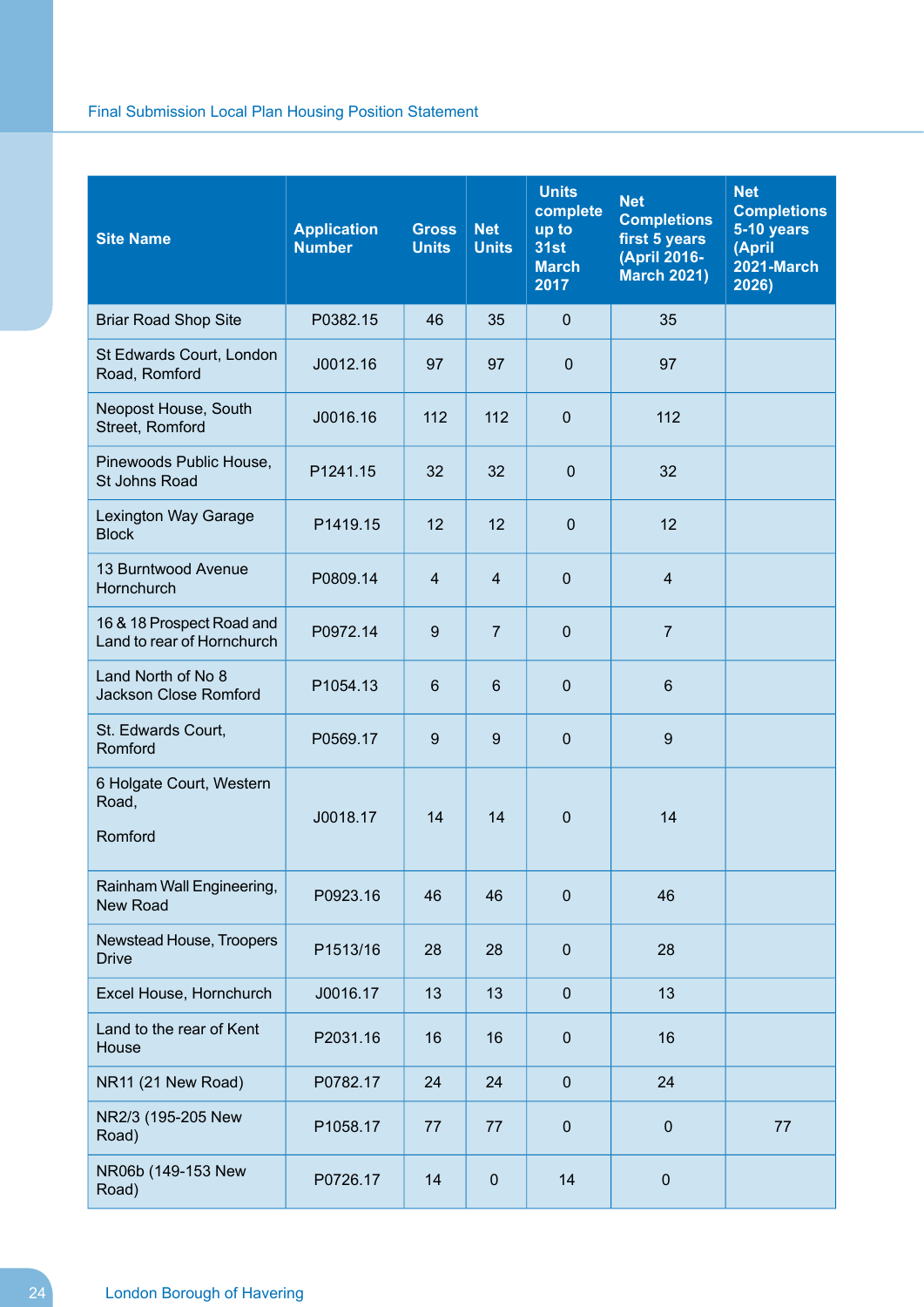### <span id="page-26-0"></span>**11 Annex 4 - Site Details**

### **Council Housing Estate Regeneration Sites**

### **Waterloo Estate**

The Waterloo Estate is located within Romford on the western edge of Romford town centre. The capacity proposal for Waterloo Estate provides 1,466 homes (gross). On the eastern edge of the estate the design response is to maximise vistas from the ring road into the estate, integrating the estate into the wider area, and helping to 'humanise' the ring road. The Council successfully gained Housing Zone funding for the Waterloo estate, together with a number of other locations in central Romford.

**11.0.1** Due to the size of the potential development on all 12 sites and the decant and financial viability issues it would not be practicable to start work on all sites simultaneously. It was therefore proposed that Waterloo Road, Queen Street, Napier & New Plymouth and Solar, Serena and Sunrise Court are prioritised. These sites provide over 50% of the total new housing to be delivered through this project.

### **Queen Street**

**11.0.2** The Queen Street Estate is located on the western edge of Romford town centre. It forms part of the bigger Waterloo Estate (see above). The capacity proposal for Queen Street provides 36 (gross) homes with a mix of 1, 2, and 3-bed apartments and maisonettes. Practically, this site will become part of the Waterloo Estate regeneration.

### **Napier and New Plymouth House**

- **11.0.3** Napier House and New Plymouth House are located approximately 0.8 miles from the centre of Rainham. The capacity proposal for Napier & New Plymouth provides 193 homes (gross).
- **11.0.4** This estate is close to the new Beam Park community that will be developed as the new Beam Park station is built and will contribute to the overall regeneration and place making of that new community as part of Rainham Housing Zone initiative.

### **Solar, Serena and Sunrise Courts**

- **11.0.5** The Solar, Serena, Sunrise Estate is located in Hornchurch approximately one mile to the south west of Hornchurch town centre. The capacity study for Solar, Serena and Sunrise provides 190 homes (gross).
- **11.0.6** This site is an existing sheltered housing scheme. It suffers with a proportion of unlettable bedsit units and poor accessibility. It's location to Harrow Lodge park and transport infrastructure makes it ideal for redevelopment as a modern extra-care sheltered scheme with provision for dementia sufferers. The detail of the modern extra-care provision and the demand for such housing is identified in the Council's Older Persons Housing Review. There will also be purchase options for those older persons who want to downsize and buy into a supported environment.

### **Maygreen Crescent**

**11.0.7** Maygreen Crescent is a sheltered housing scheme and is located in Hornchurch. The capacity proposal for Maygreen Crescent provides 200 homes (gross).

### **Oldchurch Gardens**

**11.0.8** The Oldchurch Gardens estate is located within the Romford on the south western edge of Romford town centre. The capacity proposal for Oldchurch Gardens provides 300 homes (gross). There is an opportunity for a high quality podium deck garden for residents' use and the site benefits from overlooking the hospital green / park to the east.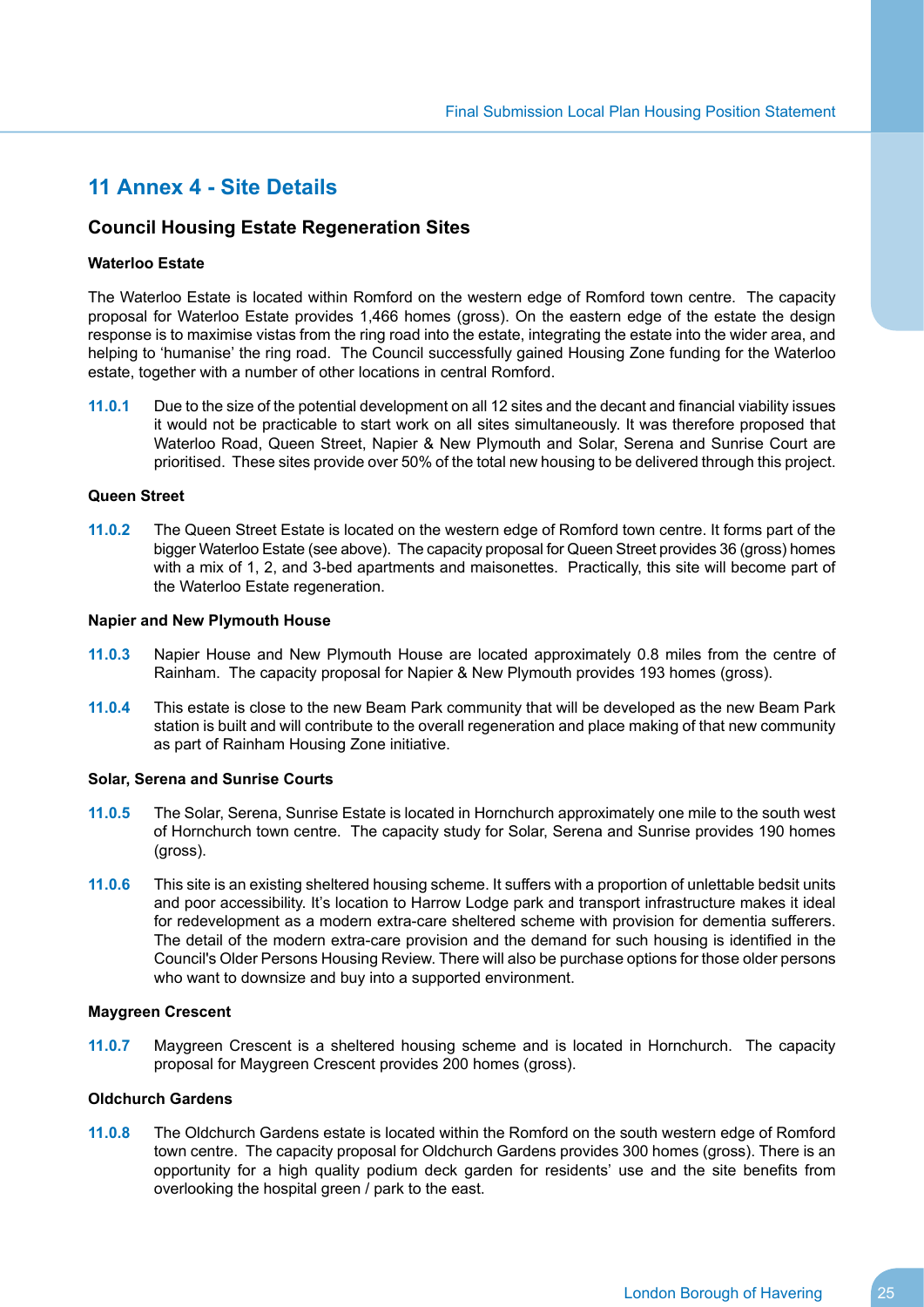### **Royal Jubilee Court**

**11.0.9** Royal Jubilee Court is a sheltered housing scheme located in Gidea Park. The capacity proposal for Royal Jubilee Court provides 150 homes (gross). There is a focus on providing a strong frontage to Main Road and maximising the impressive views North for the majority of units. The proposal contains a variety of 1 and 2 apartments for use as extra care retirement housing.

### **Dell Court**

**11.0.10** Dell Court is a sheltered housing scheme located close to the centre of Hornchurch. The capacity proposal for Dell Court provides 40 homes (gross).

### **Delderfield House**

**11.0.11** Delderfield House is a sheltered housing scheme located in Collier Row. The capacity proposal for Delderfield provides 30 homes (gross).

### **Delta Estate**

**11.0.12** The Delta Estate is located in Gidea Park. The capacity proposal for Delta provides 430 homes (gross).

### **Farnham, Hilldene**

**11.0.13** The Farnham and Hilldene estate is located in Harold Hill. The area surrounding the estate is predominantly residential. The capacity study looks at the possibility of adding additional 1 or 2 storeys to the existing building and does not require the demolition of any existing units. The existing development is currently 4 storey, a roof top development would provide 63 homes.

### **Brunswick Court**

**11.0.14** Brunswick Court is located within the Cranham, it is an existing sheltered housing scheme. The capacity proposal for Brunswick Court provides 50 modern extra care sheltered homes (gross).

### **Rainham and Beam Park Sites**

### **Beam Park**

**11.0.15** The Beam Park Site is a key development site within the Rainham and Beam Park Strategic Development Area. The site is owned by the GLA and is being brought forward by Countryside Properties PLC and L&Q. A cross boundary application spanning both LB Havering and LB Barking and Dagenham has been submitted to both Councils. The application includes up to 2,900 homes (754 homes will be in Havering), a new railway station and education and health provision.

### **A1306 sites**

**11.0.16** The Council has entered into a joint venture partnership with Notting Hill Housing Trust which will deliver in excess of776 new homes on brownfield sites within the Rainham and Beam Park Strategic Development Area. The sites that comprise this development have been submitted for planning permission and form part of the wider regeneration and transformation of the area from a post-industrial landscape to high quality residential area. To date, three schemes have been approved NR11, NR2/3 and NR06b for 115 units. A further six applications that will deliver 661 units areawaiting decision.

#### **Mudlands**

**11.0.17** The Mudlands Industrial site is part of the Rainham and Beam Park Strategic Development Area and Rainham and Beam Park Housing Zone. It is currently in industrial use and is in multiple ownership. The site is identified in the Rainham and Beam Park Masterplan 2016 as part of the Beam Gardens Character Area with a proposed density range of 60-80dph. Groveworld Beam Park Regeneration Co. Ltd and their joint venture partner submitted a representation to the Havering Local Plan regarding their development proposals for the site which comprise approximately 310 dwellings.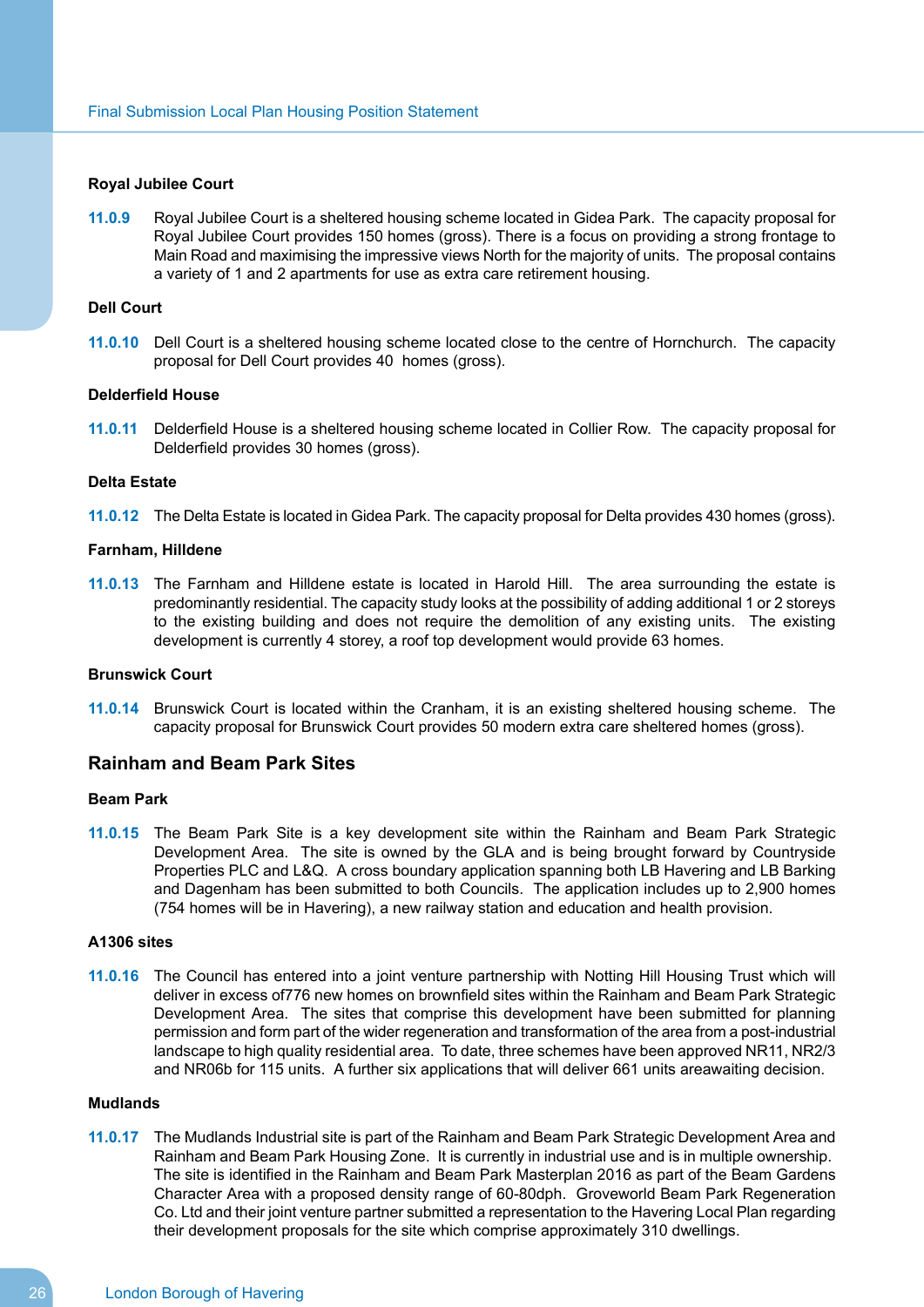### **Suttons**

**11.0.18** The Suttons Industrial site is part of the Rainham and Beam Park Strategic Development Area and Rainham and Beam Park Housing Zone. It is currently in industrial use and is in multiple ownership. The site is identified in the Rainham and Beam Park Masterplan 2016 as part of the Beam Gardens Character Area with a proposed density range of 60-80dph. The GLA SHLAA 2017 identifies a capacity of 163 units at 80dph.

### **Romford Strategic Development Area Sites**

### **Como Street Car Park**

**11.0.19** Como Street Car Park is located in the Romford Strategic Development Area and Romford Housing Zone. It is currently in use as a surface level car park and is owned by the Council. The site is identified in the Romford Development Framework 2015 with capacity for 100-200 residential units. The Council is seeking to deliver a residential scheme on this site.

### **Romford Gas Works**

- **11.0.20** Romford Gas works is located within the Romford Strategic Development Area and Romford Housing Zone. The site is in the ownership of National Grid Property Holdings and was formerly used for gas works operations. The gas mains and cylinders currently remain on site along with a Pressure Reducing Station (PRS) located in the middle of the site. The PRS will need to remain on site but can be relocated in order to facilitate comprehensive redevelopment without a major constraint in the middle of the site.
- **11.0.21** The site was previously designated as a Secondary Employment Area in the Havering Local Development Framework 2008. The Havering Employment Land Review 2015 recommends the release of this site for residential development. The site has been put forward for residential development through the call for sites that was undertaken as part of the Employment Land Review as well as the GLA SHLAA 2017 call for sites.
- **11.0.22** The Council has undertaken a capacity analysis for this site which identifies the potential for 450 residential units. The capacity analysis is included in Annex 5.

### **Station Gateway and Interchange**

**11.0.23** This site is directly adjacent to Romford Crossrail Station and is located within the Romford Strategic Development Area and Romford Housing Zone. The site is strategically one of the most important sites in Romford, being highly visible and forming the gateway to the town. Mixed use redevelopment of this site offers the potential to create a high quality public realm and improved image of Romford Town Centre. The site is in multiple ownership and is likely to require public sector invention. The Romford Development Framework identifies capacity for 670-710 residential units with a density of 350-405 dph.

### **Bridge Close**

- **11.0.24** Bridge close is located within the Romford Strategic Development Area and Romford Housing Zone. The site is currently occupied by mixed industrial, warehouse and ancillary units under multiple ownerships, an ambulance station, Islamic Cultural Centre and a number of terraced properties which front onto Waterloo Road and Oldchurch Road. In 2016 the Council agreed to work with landowners and developers to acquire land at bridge close. In 2017 the Council entered into a Joint Venture Limited Liability Partnership with First Base. The current proposals for the site include 1,070 new homes, a 3 form entry primary school, a local health facility and commercial floorspace.
- **11.0.25** It is anticipated that a planning application will be submitted in Summer 2018, with a potential start of site in January 2020, first completions in 2022 and completion of the scheme in 2027.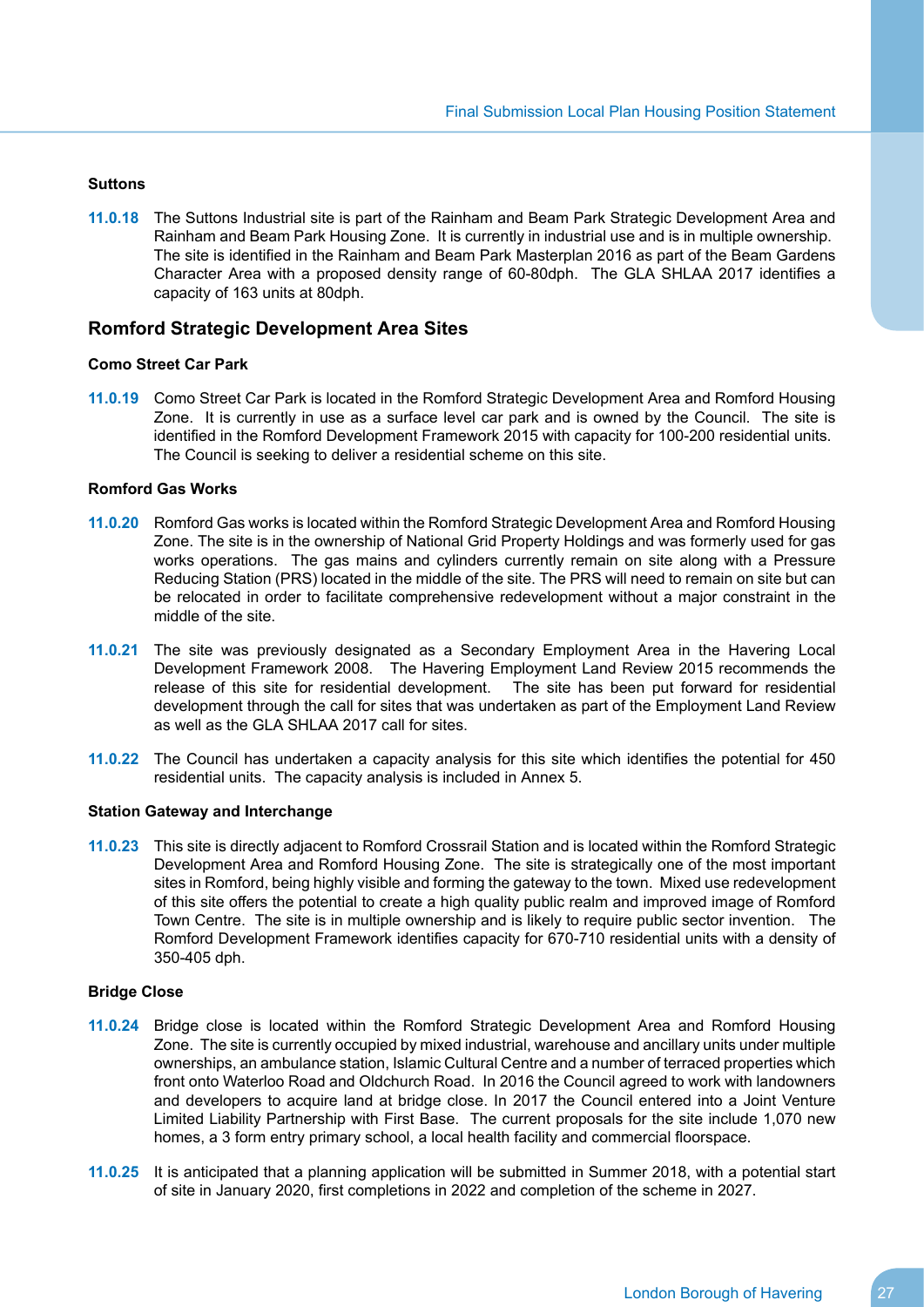### **37-59 High Street**

**11.0.26** This site is located within the Romford Strategic Development Area and Romford Housing Zone. It comprises a council owned mixed-use block and a privately operated surface car park serving predominantly the Brewery. The site is identified in the Romford Development Framework 2015 with capacity for 80-95 residential units with a density of 215-260dph.

### **Angel way and High Street Area**

**11.0.27** This site is located within the Romford Strategic Development Area and Romford Housing Zone it comprises a multi-storey car park which is Council owned/ The Council also owns a number of retail units on High Street which have residential units above. The site is identified in the Romford Development Framework 2015 with capacity for 550 -710 residential units with a density of 300-405dph. However this includes the adjacent former Decathlon Site which has permission for 379 units.

### **117 North Street, Romford**

- **11.0.28** This site is located within the Romford Strategic Development Area and Romford Housing Zone it is currently in use as a retail store (Matalan) with associated surface car parking. The site is privately owned.
- **11.0.29** The Council has undertaken a capacity analysis for this site which identifies the potential for 139 residential units. The capacity analysis is included in Annex 5.

### **Sandgate Close**

- **11.0.30** This site is owned by National Grid who have been seeking to obtain planning permission to develop the site. The Council refused an application for 150 units. This decision was upheld at appeal on the basis of the impact on the character and appearance of the areas and the living conditions of future occupants in relation to amenity space.
- **11.0.31** The site is vacant former industrial land and was previously designated as a Secondary Employment Area in the Havering Local Development Framework 2008. The Havering Employment Land Review 2015 recommends the release of this site for residential development.
- **11.0.32** The Council has undertaken a capacity analysis for this site which identifies the potential for 121 residential units. The capacity analysis is included in Annex 5.

### **Pre-application sites**

- **11.0.33** A number of sites have come forward through pre-application discussions, including Brooklands House & detection House, Brooklands Approach, Land Adjacent to Hexagon House, Station Approach, Upminster and 222-226 South Street, Romford.
- **11.0.34** The Council has undertaken a capacity analysis for each site which identifies the potential for residential units. The capacity studies are included in Annex 5.

### **Other sites**

### **Victoria Hospital**

- **11.0.35** Victoria Hospital is located in close proximity to Romford Strategic Development Area and is owned by NHS property. The NHS is seeking to dispose of this site as it is surplus to requirements and no longer fit for purpose. The site is within a residential area and would be suitable for residential development.
- **11.0.36** The Council has undertaken a capacity analysis which identifies the potential for 52 residential units. The capacity analysis is included in Annex 5.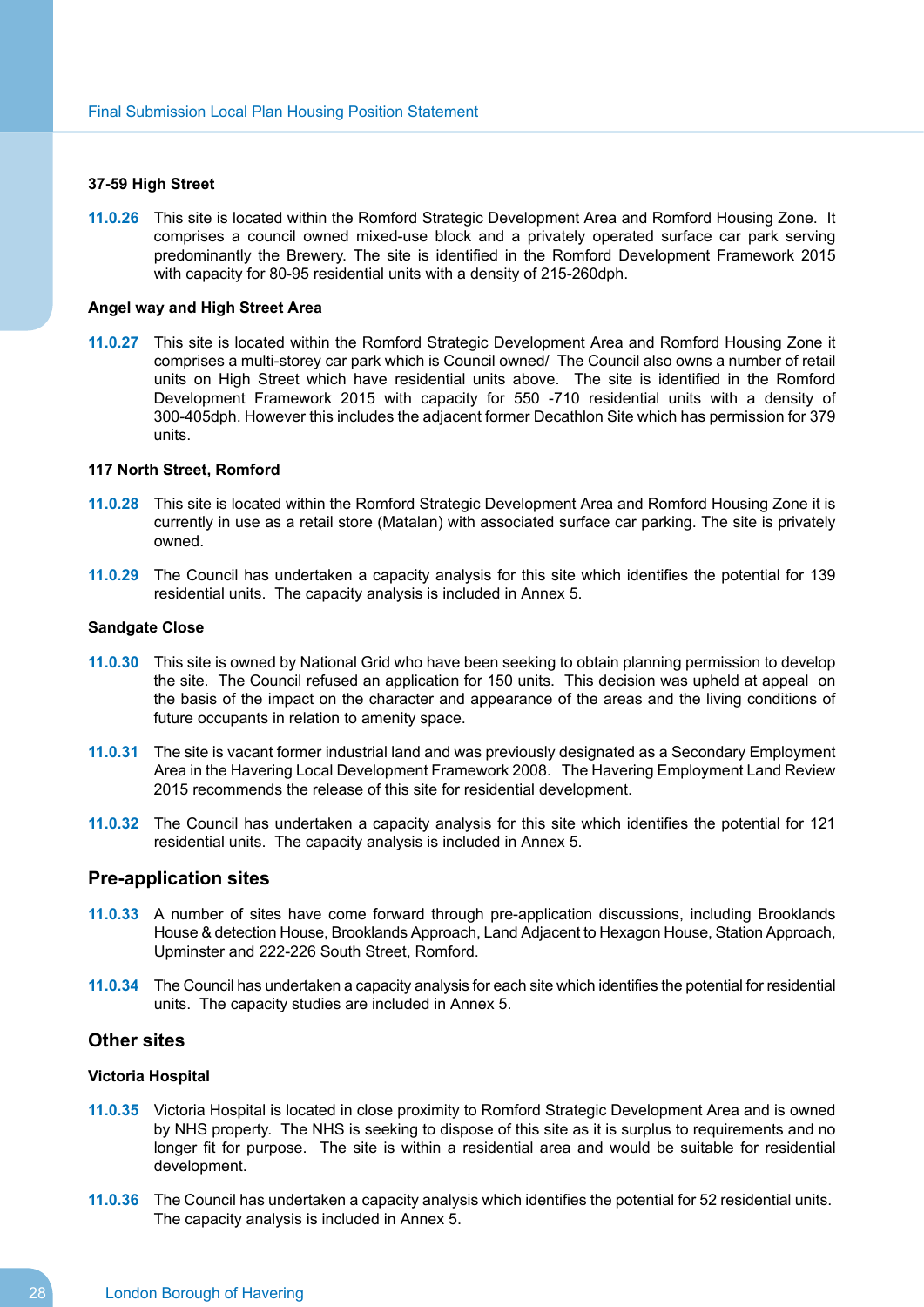### **Quarles Campus**

- **11.0.37** This is a green belt site, located in Harold Hill. It is currently in educational use. The site was formerly recognised as a major developed site in the green belt and the intention is to bring the site forward for residential development.
- **11.0.38** The Council has undertaken a capacity analysis which identifies the potential for 138 residential units. The capacity analysis is included in Annex 5.

### **Station and Tadworth Parade**

**11.0.39** This site is immediately south of Elm Park Station and either side of the Broadway. The Council has undertaken a capacity analysis which identifies the potential for 190 residential units. The capacity analysis is included in Annex 5.

#### **Former Harold Hill Library**

**11.0.40** A new library has opened in Harold Hill and the former library site is now vacant. The site is owned by the Council and the intention is to bring forward a residential scheme on this site.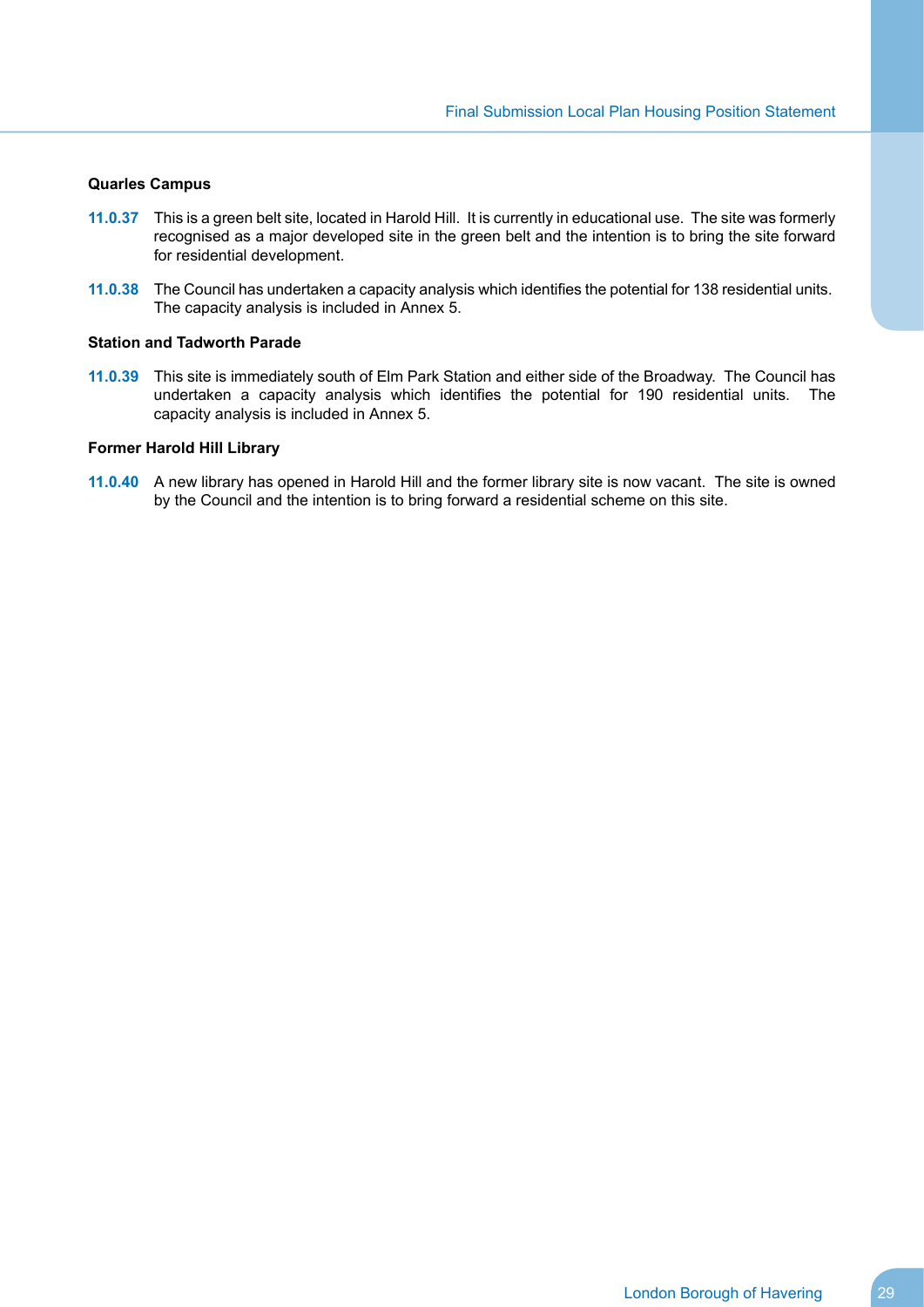# <span id="page-31-0"></span>**12 Annex 5: Capacity Analysis**

**12.0.1** *Refer to separate document*